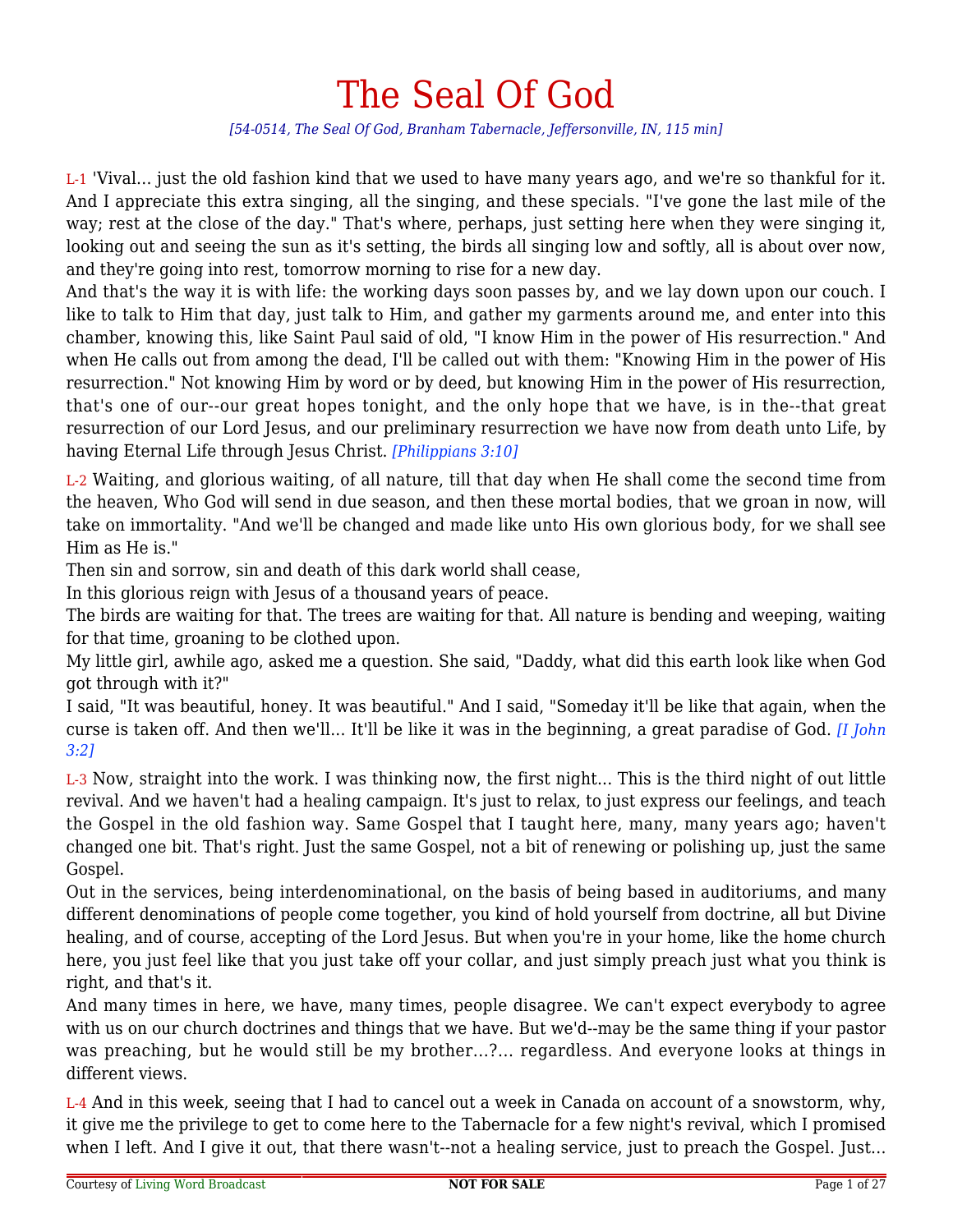And all this, finding... I thought maybe we'd take a few nights on the Seven Church Ages. For I truly believe that we're living in the last church age, the last day, just before the coming of the Lord Jesus.

I always try to weigh myself, little church here, anywhere I've been speaking, because that the good Lord of heaven has give me a little bit of a ministry to--of on the supernatural side, as you understand. And people hang onto your word, and--and so I--I have to be very careful what statements I make. 'Cause if the Holy Spirit has granted this power of vision and discerning, which is inquestionable, and they hear you speak, they feel that you have some conception of what you're talking about, or God would never bless an error and send it out like that. See? So then you have to be very careful and weigh it in the light of the Word all the time. And in that, if I make a mistake, I pray God forgive me, 'cause I don't mean to. And I...

L-5 And any time in teaching, and especially in these deep subjects that we're in now, and last night on "The Mark of The Beast," and subjects like that, and tonight of "The Seal of God," the Mark of God, and so forth like that... I feel that, maybe, I might've many would kind of disagree with this, with what I teach on that. But I try to do it just as... not directing It to any church, any denomination, or any persons, not at all. God knows that. Just in the Light that I see if in, that's the way I speak it.

And there's not a church that names the Name of the Lord Jesus but what I love. That's not a person that could His Name, or have any respect for Him, but what I'd go to my death to do anything for them. That's right. No matter what brand of religion they're wearing, whether it's Methodist, Baptist, Catholic, whatever it may be, that wouldn't matter a ounce to me. That's right. As long as they got respects to my Lord.

L-6 But now, there is a blueprint. And now, every church teaches, perhaps, what their theology is of that church, believing that it's based upon a blueprint. Well now, many times that... in seeing those things, that it isn't just the way I read the blueprint. So then, I have a right in my own church to lay out what I think is right.

Here some time ago, a contractor... I was in Milltown, at the Milltown Baptist church, where we had a revival. Brother Wright and you all, I guess, remember Marion Lee. And he was very upset about something I taught on water baptism. Well, he went home, and he was upset about it. And he was a contractor.

That night he dreamed a dream. The Lord showed him he was building a house, and he was to put a bay window on it. And so, instead of putting a bay window on it, he just put a porch, said, "That'll be all right." But when the owner of the house come up, said, "Tear it down to the foundation; start over again."

So he had been taught something different from what the Bible taught, so he said, "I just might as well tear the foundation down and build it over again." I went home with him that night, stayed all night at his house. So then we...

L-7 That is true. It's got to be laid. And teaching these subjects, I'm not a teacher. But and what I know of it, I like to explain It to others, and fellowship around the Word, while the Holy Spirit makes it real to our heart. And so, we just have a great time doing it.

And just kind of resting up our dear pastor here, Brother Neville. To strangers in our gates, the man, here, is our pastor, Brother Neville, a man of God, a true servant of the Lord Jesus Christ. I don't say it because he's setting here. I say that at his back, or anywhere; he's been that way since I knowed him. He was strictly a Methodist, and I was strictly a Baptist, but we were brothers together, and so we both turned out to be holy-rollers. All right, isn't it, brother? Amen. [Brother Neville says, "Amen. Hallelujah."--Ed.] So we stand in mutual ground.

L-8 Well, we...?... We're having a wonderful time in this way, just having fellowship one with another, while the Blood of Jesus Christ, God's Son, cleanses us from all unrighteousness." So we're having a great time, and we certainly appreciate the strangers in our gates, tonight, here.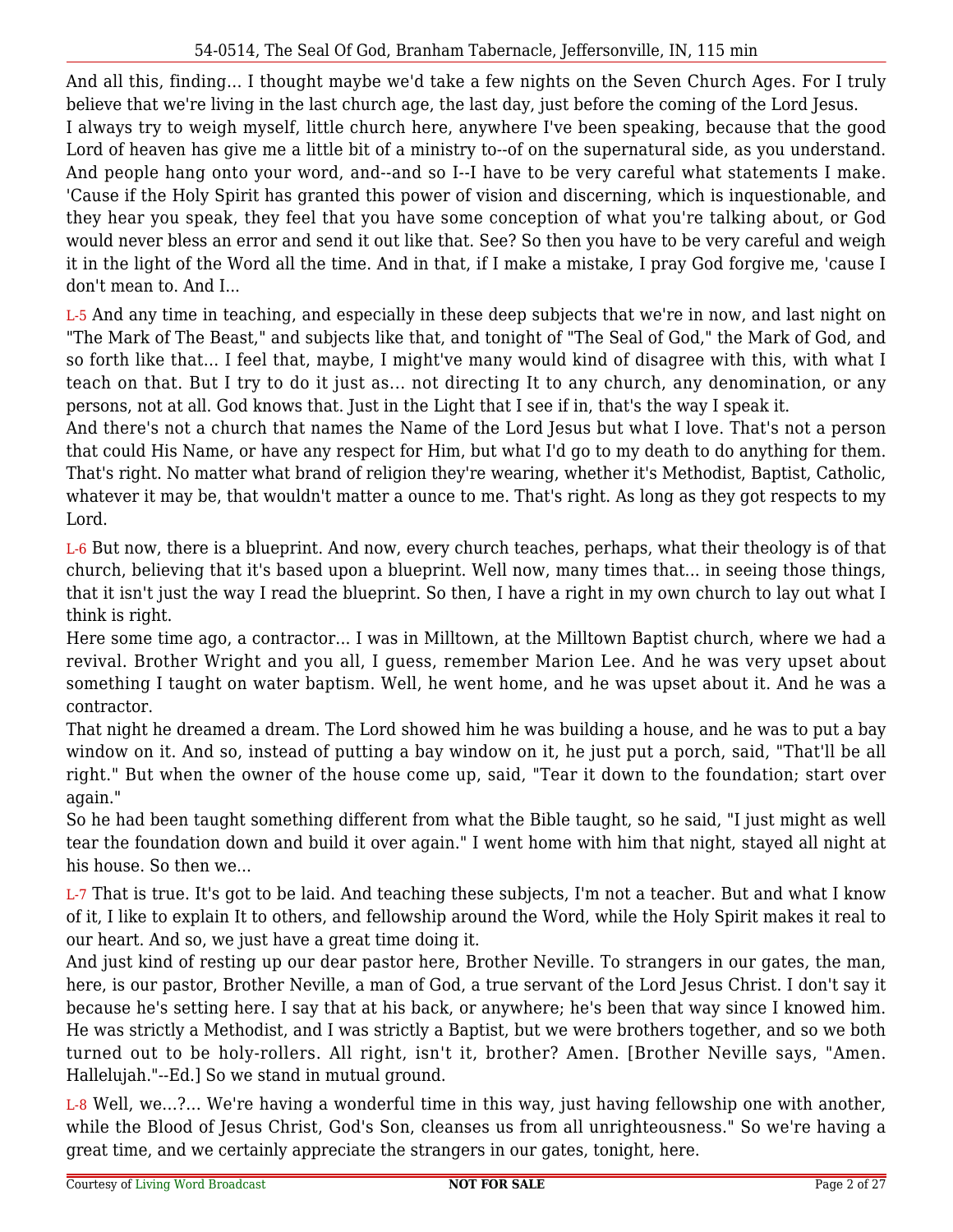Our little revival, I guess you wonder why it wasn't advertised. Well, it was just a little time of jubilee for our church here, and that's the reason we perhaps maybe... I don't know how the Holy Spirit will lead, but maybe one night before we close here, we may have a healing service, if the Lord willing. And so I trust that He will grant that.

L-9 I've got to go back to Canada now, to continue in the revivals. And as all know, we got pretty heavy schedule, filled right up to the date of time going overseas. And the arrangements are already made to begin in Durban, South--in Johannesburg, South Africa, in September, about the third. And then we go on from there into Durban, and to India, and to Palestine, and Luxembourg, and Frankfurt, and Transjordan, and all through there. Get back home when the Lord leads back, when He tells us to come back. Then they're fixing another itinerary for New Zealand, and Australia, and down through there, and over into the east, to Japan, and those countries there.

L-10 I feel that so many churches around here, where people (oh, my) just kind of proselyte with one another, and then, thousands of people has never even heard of Jesus the first time. And so, I feel that it's my feeling... Personally it's my duty to take the Message to them, the best that I can. And now as I... Let me say again now, 'cause setting present, Methodist, Baptist, Catholic, Presbyterian, Pentecostal, Pilgrim Holiness, Nazarene, setting around, and that's what we're made... I believe that's the way heaven's going to be too, kind of, the whole group of us setting there.

L-11 And now on these messages, like "The Mark of the Beast," and today when there is such a confusion... Did you understand it last night. If you did, say, "Amen." [Congregation says, "Amen." --Ed.] Now, we're going to speak tonight on the Mark of God, or "The Seal of God." Now, we realize...

Now, I just not trying to preach out of two Bibles; one is plenty. But I got one of them here for a purpose of little footnotes, and so forth, of reference, if someone should ask a question. And now, tomorrow night, if the Lord willing... After preaching the first night on "The Seven Church Ages," seeing where we were--we're at, positionally, in the day that we're living...

Last night, on the greatest criminal there is in the world, The Mark of the Beast, and tonight, on the greatest blessing there is in the world, The Seal of God...

L-12 Tomorrow night, I'm going to give you a chance to shoot at me, now. Tomorrow night is the questions, and things that you don't understand concerning what's been preached. You've been gentlemen and lady enough, or Christian enough, I'd say, to hold your peace in the time of the services. I want you to write out, tomorrow night when you come to church, and come just as early as you can, 'cause I'll have to come early to read and kind of answer it back, of what your question is concerning the Scripture.

Then Sunday morning is the regular Sunday school. Sunday evening, perhaps Sunday evening is baptismal service. There's some people to be baptized. And then Sunday night, we'll perhaps, either have a Gospel message or a healing service. We'll see whatever the Lord leads for that night, for Sunday night, the message on that.

L-13 Now we find, before we approach this, that, "There is no man in heaven, no man was on earth, or no man beneath the earth, was worthy to take the Book, or to open It, or to loose the Seals thereof." No man! John saw it in the Revelation. And we're teaching Revelations now. And John wept. But there was a Lamb that had been slain from the foundation of the world; He was worthy to come and take the Book out of the right hand of Him that set upon the throne, and to open the Book, and to loose the Seals thereof. And that Lamb, of course, was Jesus Christ, the Son of God. And now, if He is the only One that's worthy... *[Revelation 5:1-5]*

He lived here once with us on earth in the form of a Man. God lived in His Son, Christ Jesus, as the Godman. And He returned into glory, leaving this Word, "A little while and the world will see Me no more. Yet, ye shall see Me, for I will be with you, even in you, to the end of the world." The Person of the Holy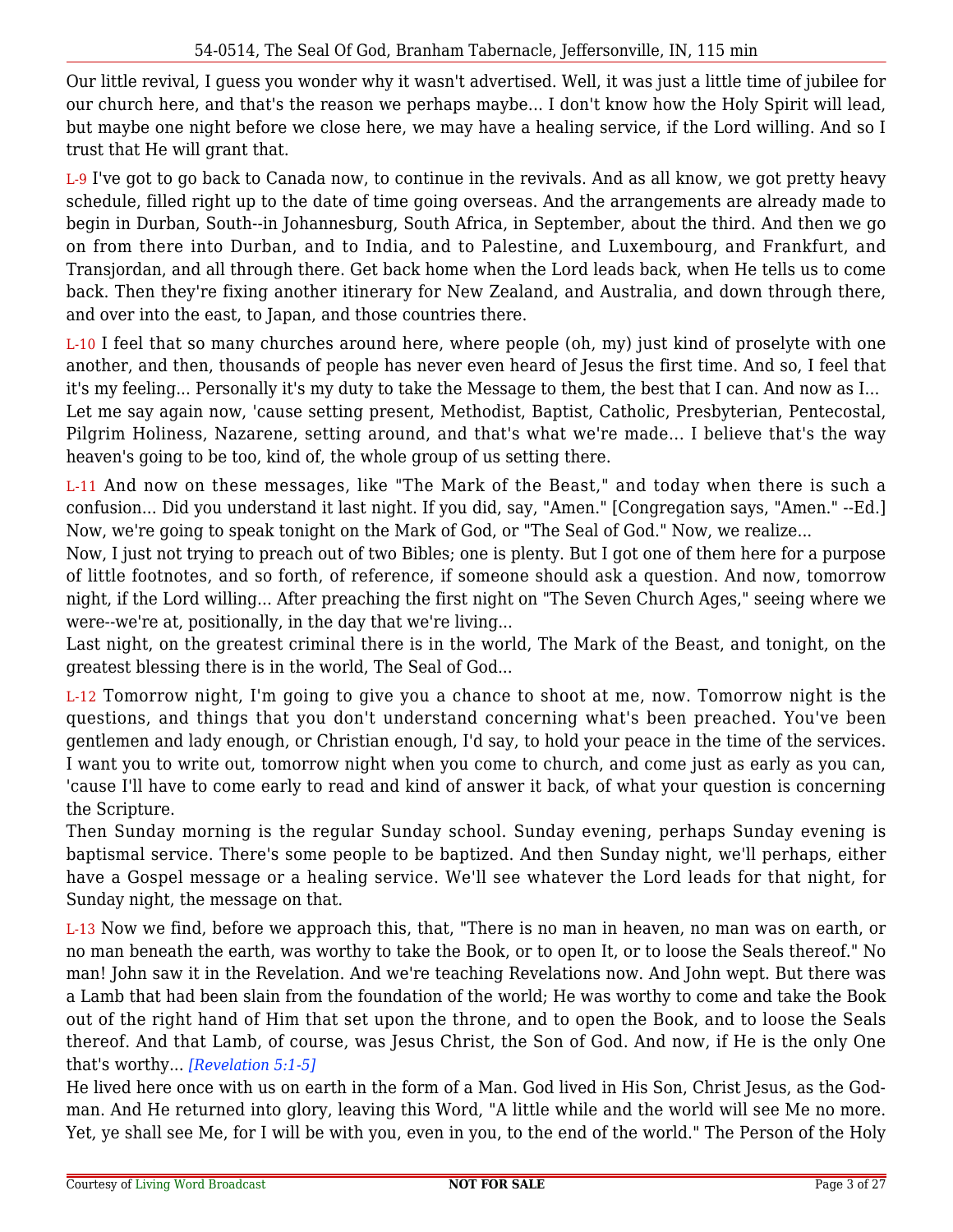Spirit, God, returning in the form He... Jesus said, "I came from God; I go to God." He came out of eternity, stepped down into time, went out of time, back into eternity.

And the world knew Him not. "He was in the world, the world was made by Him, and the world knew Him not. But as many as received Him, they--give them the power to become sons of God." *[John 14:19]*, *[Matthew 28:20]*, *[John 1:10-12]*

L-14 And now, now Jesus Christ is with us; "Yet a little while and the world seeth Me no more, yet ye shall see Me." Now, there's going to be a world that doesn't see Him, and there's going to be a "he" that does see, "For I... ('I' is a personal pronoun.), I will be with you, even in you, to the end of the world." And ye, the believers will see Him plumb on to the end of the world.

Hebrews 13:8, said, "Jesus Christ, the same yesterday, today, and forever." Watch Him in His power, the same Lord Jesus, the same love, the same wonders, the same signs that followed Him, moving right on down. He's in the mystical Body now, the Body of the resurrected ones from sin unto Life. He lives in them. *[John 14:19]*, *[Hebrews 13:8]*, *[Matthew 28:20]*

L-15 God in His great glory, God condescending, coming from the Pillar of Fire no man could touch, down into a form of human flesh where he could touch... But He was born of virgin. Then, out there, giving His life to be crucified, to cleanse sinful man, and He could live right among men. What love that God has for man, that He unfolded Himself down to make a clean place that He could live and love among men and women. It's beautiful. That's our Father. May we talk to Him just now, the Author of the Book, before we turn the pages.

L-16 Our kind heavenly Father, we come to Thee tonight in the way that has been promised to us, "If you ask Me anything in My Name, that I'll do." So we have no righteousness: we have nothing that we can offer, only we come in the Name of the Lord Jesus' Name, that You promised to hear through this Name. Then we ask You, knowing that we have here under consideration tonight, one of the most outstanding subjects of the day: the Seal of God. Father, we pray, Lord, knowing that this little group of people that's gathered here, if I should mislead them, I'll give an account for it at the day of judgment. And last evening, on, The Mark of the Beast, O Father, we pray that You guide and direct those words. May It not return void, but may It accomplish that which It was purposed for when It was written in the Book. *[John 14:13-14]*

L-17 And now, come, Holy One, take the Word of God right out of the Bible, speak It through mortal lips, unto mortal ears, and circumcise both the speaking and hearing, that we might accomplish something by this gathering together tonight, knowing that there may be some here, if the world stands another year, will not be mortals on earth.

And now, we're at the house of correction, at the house of God, where we're to stand for correction. And may the Holy Spirit correct me and close my mouth, as You did the lions' mouth, with Daniel. And Thou knowest my heart, if one word I should speak contrary or within myself, may the Holy Spirit unctionize every Word. Just stand as a empty vessel, and may He speak the Word of God tonight; for our hungry hearts are longing to hear from Him. And may He, Who wrote the Bible, come and interpret It to Your humble servants here. We ask in Jesus' Name. Amen.

L-18 Now, for just a little background to start off tonight with The Seal of God...

Don't forget, tomorrow night, we want you to get your questions. And write it out plainly, and lay it up on the platform, early, or on the pulpit, early as you can.

Now, this great subject we had last night... The first night, before last, was the Church and the church age, how that we seen Jesus standing in the midst of the seven golden candlesticks, to look upon as Jasper and Sardius stone, the Beginning and the Ending, Reuben and Benjamin. See the seven candlesticks, or seven lampstands standing, and a rainbow over it as a covenant, and how He was- appeared. And His Voice was the Voice of many waters: both Christ and the Church speaking together;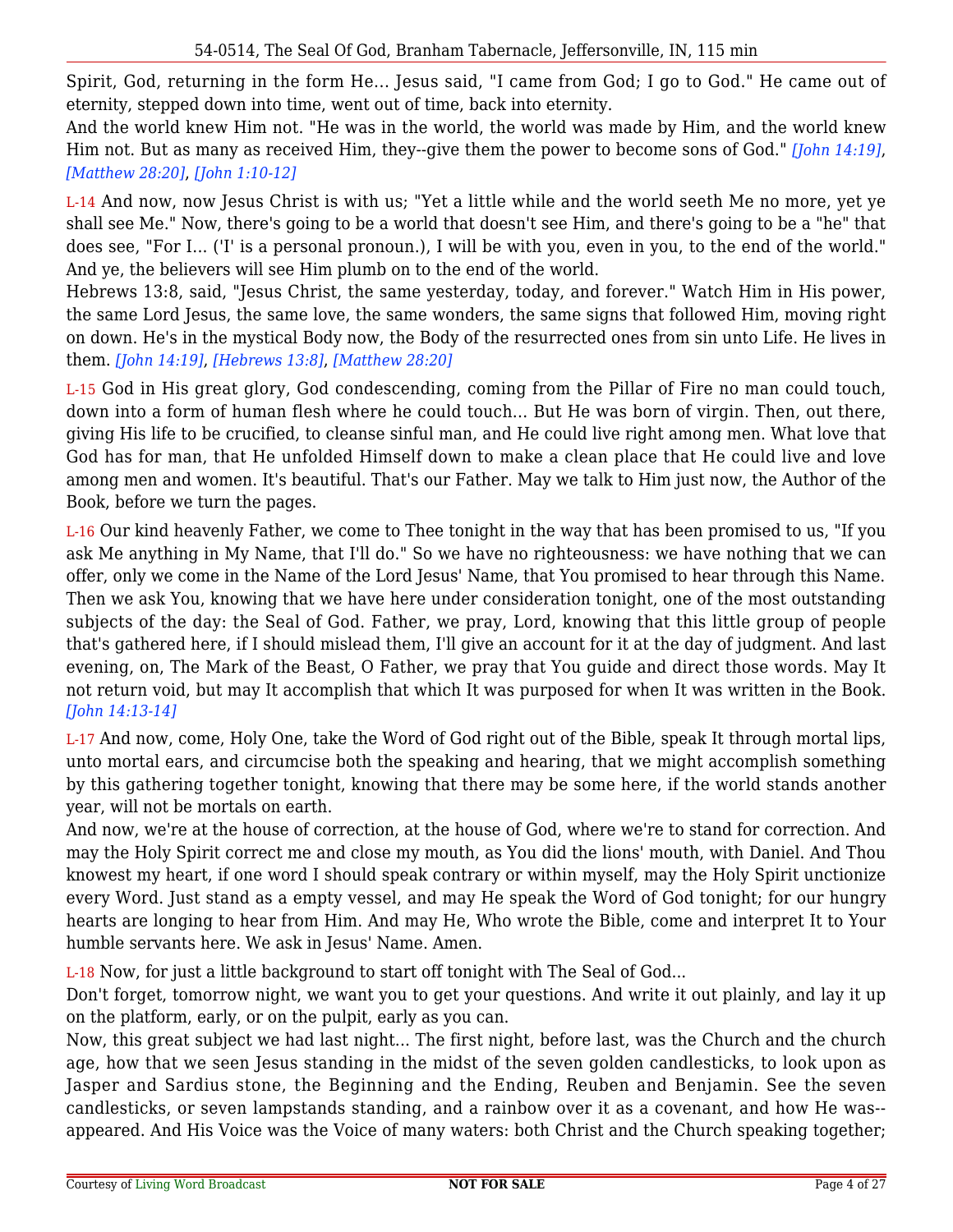with a golden girdle around about the breast part of the Church, covered over, holding, the Gospel holding the righteousness of Christ over the Church. Standing on the brass foundation, Divine judgment, God poured out His Divine judgment upon Christ, and He suffered, the Innocent for the guilty.

L-19 Then, seeing how it begin with the church of Ephesus, then the second church age, the third church age, the fourth church age, the fifteen hundred years of dark ages, out through the Lutheran Age, and Philadelphian Age, and down into the Laodicean Age, the last age. Seeing the Old Testament, how they were perfectly typed at the beginning in Solomon, on down through in the time of Ahab, the dark age... And found out, as Jezebel, Ahab, a borderline preacher, or a man who was on and off, just like a lot of lukewarm church members today, people, on and off: in the church today, tomorrow you can expect them anywhere, compromising, letting down, going with the world, yet calling themselves Christians... And Ahab, in that condition, fell for a beautiful little woman, though wicked as all get out, and wedded her, and brought idolatry into Israel, right in the darkest times of Israel, dark age.

Now, we find out that they come out of there with a brass stand, and on out, and finally lukewarm, down till God spued them from His mouth and accepted the Gentiles.

L-20 And now, we find out that they start off from the first, the--the Ephesian Church, in the beginning in the church age; the next church age begin to cool off, and get lukewarm, went on in, and the dark age. And just as--as that day, Ahab marrying an idolater, Jezebel, and brought idolatry into Israel, then Protestantism married Romanism, Catholicism, and brought idolatry into the church. Come out through Martin Luther, down through John Wesley, over into Pentecost, and out, spued from God's mouth, and God turned it back to the Jew again, just as perfect.

L-21 Now, I know I'm... You say, now... I'm a typologist; that's right. 'Cause I know... I know one thing: If I'm going towards my shadow, and I see what my shadow looks like, I have some conception of what I look like. Whether I'm a four-footed beast, or a feathered bird, or whatever it is, it'll shadow.

And the Old Testament was a shadow of the New. We got it last night in Revelations 12: the woman with the law under her feet, the moon and the sun at her head, and a type. How, all those things, Hebrews the 11th chapter tells us, they were all types and shadows. I believe, the Hebrews 12, saying, "Seeing that we're compassed about with such a great cloud of witnesses, let us lay aside every weight, and the sin that does so easily beset us, that we might run with patience the race set before us." Now, we seen those things. *[Hebrews 12:1]*, *[Revelation 12:1]*

L-22 Then last evening we picked up back here to find out, or--or evening before last... We find out then, that the first church, how it started off. It was inaugurated and begin at the day of Pentecost, where the Holy Spirit was poured out upon believers. And we saw the reaction of these believers, and how It acted upon them, and what they did, and the signs and wonders that followed them. *[Acts 2:1-12]*

Then we find, at the closing of that church age, about three hundred years, they sprung up a heresy among them, called the doctrine of the--of the Nicolaitane. Then we find out, it was deeds to begin with. In the next church age, it become a doctrine. And then become a persecution in the dark age. Then come out on the other side, over here, and found out that it hatched right out with the Protestant churches that come out. *[Revelation 3:14-21]*

L-23 Then we goes back again there and find out how all the lukewarms over here in the end of the age, at this side, how it all cools off. Just like it did under the Jews, so is it doing under Gentiles: cooling off as it's going this a way, the shadows dimming out.

Just like it was, the days of Wesley, and we brought that in last night, and Luther. What a great revival you had, but the next round it begin to cool off. The next round it got cooler. And now it's just a bunch of creeds and forms. That's all there is to it. See? And that's the way it's been all the way along. So then we've taught that.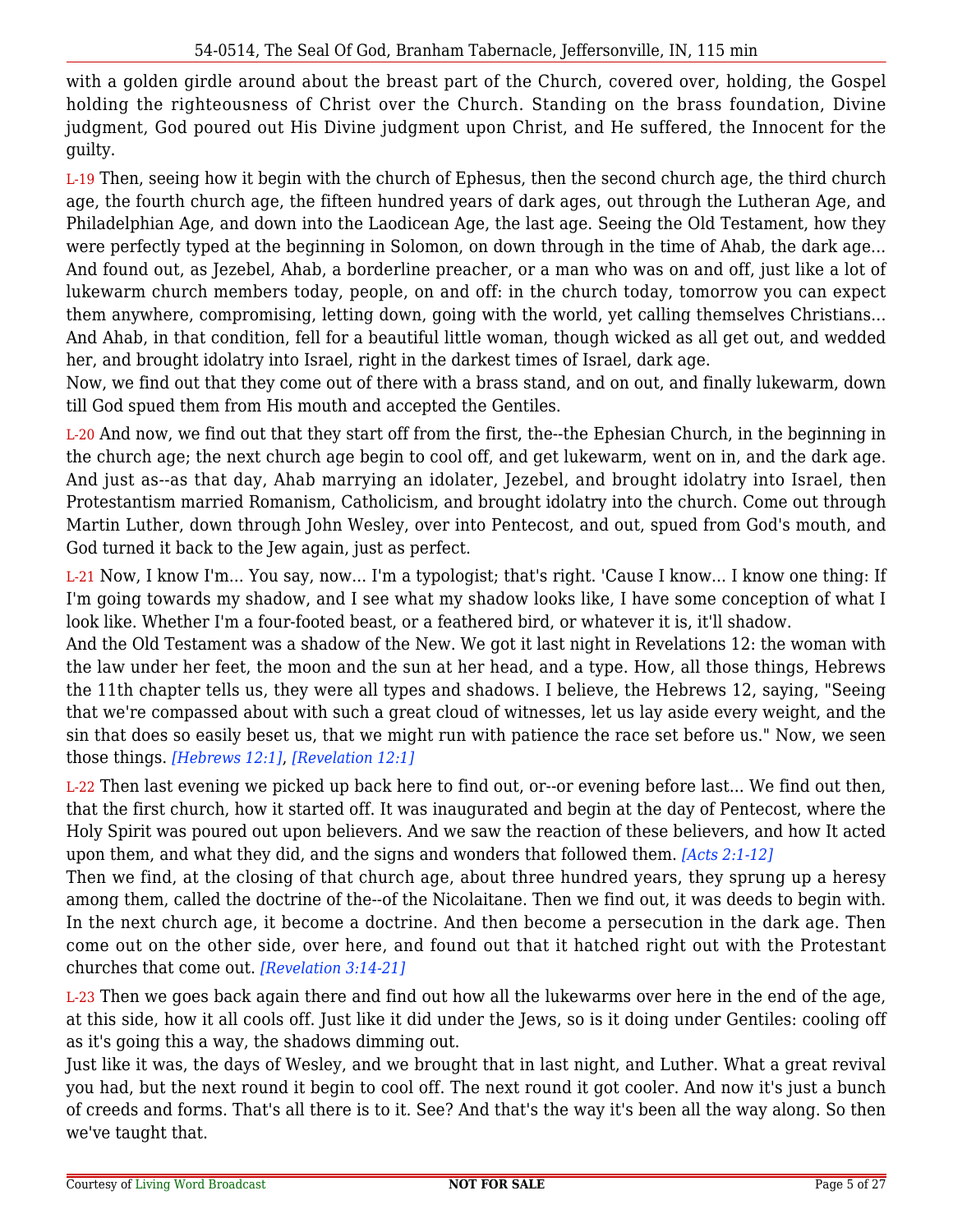L-24 Now, close now, listen, so that you'll be sure to remember. I'm not condemning Catholic people; I'm not condemning Protestant people, for out of both and all of them comes the seed of God by election. Those who are ordained to Life will see It and walk in It. Those who cannot see, walk in darkness. That's up to God. God does it. He swore and promised Abraham He would save him and his Seed. Now, if you got Abraham's Seed, you got Eternal Life (That's all.), and you're heirs according to promise. And it's all by grace and by election of God.

L-25 Now notice, in this here. And I'm just sometimes... maybe if I preached more, or taught more... It's been years... This is the first teaching meeting I've had for about eight years. And it's just a little, maybe a little rusty on it in places. Any time you're--you're... Ask me any question you wish to; lay it on the platform, or the pulpit, and I'll be glad to get it.

Now, notice. But all that I know of it, I never learned It by man, by a seminary. I prayed until I had a revelation of it, and it had to compare with God's Word.

L-26 In the Old Testament they had three ways of knowing a message. The first way they'd find out, it was either written on the law; the next thing was a prophet; or the next thing was the Urim Thummim. Now, any teacher knows what the Urim Thummim was. It was a Light that flashed over the breastplate of Aaron, that they had hanging in the temple. Now, if a prophet prophesied, and the Lights didn't flash of the Urim Thummim, it was wrong. That was a Divine answer of God: "It was wrong." Then if they... If a dreamer dreamed a dream, and it didn't flash on the Urim Thummim, it was wrong.

L-27 Now, the Urim Thummim has been done away with, in that sense, but This is God's Urim Thummim now, the Bible. If a prophet, or a dreamer, or whatever it is, or a teacher, hasn't based his theory exactly on THUS SAITH THE LORD, I don't believe it. See? Got to come right here, from Genesis to Revelations. Not just in one place, it's got to come through the Bible and tie It exactly together. Yes, sir. It's got to dovetail with the rest of It, and hook It all together. If you don't, you could take one thing and say that that's purgatory and preach Catholicism out of the Bible. But it's got to dovetail completely from Genesis to Revelations, make the picture clear. That's right.

And the Holy Ghost is the One Who develops this picture for you, if you'll just let Him do it. He will lead you into all Light. The Bible said so. Jesus said He would do it.

L-28 Now notice, as... Again... Now, we find what they did there. Then after while they got a doctrine. They got the persecution and went out.

And then we come to find out, that in this day now, that the Bible predicted that there would be a time when men would receive a mark, and a mark of the beast.

Every time there's a little something flies up in the country, everybody said, "That's the mark of the beast." When the old... I'd just got ordained in the Baptist church, when I heard about the N.R.A. Well, everybody said, "That's the mark of the beast." And then everything starts along, "It's the mark of the beast."

And now the say, "Here comes Russia down, communism; it's the mark of the beast." But it's a lie. It isn't the mark of the beast. The Bible tells what the mark of the beast is. The mark of the beast is not no great anti-religious anti-country raise up like that. Communism is not Russia; communism is a spirit. It's all... *[Revelation 20:4]*, *[Revelation 14:9-12]*, *[Revelation 13:11-18]*

L-29 We don't--don't have to worry about Russia. Our own rottenness is what's killing us. Communism moving right among our churches and everything else...?... in our schools, in our homes, everywhere, in our nation. The whole thing is just worm-eaten. The robin pecking on the apple doesn't hurt it; it's the worm at the core that ruins the apple. That's what it is: it's just the rottenness among ourselves, going, calling ourself Christians, and acting like that world, and dressing like the world, and partaking of the world, and calling ourself... The world's sick and tired of such. And now only the world, a lot of the Christians are, too. Yes.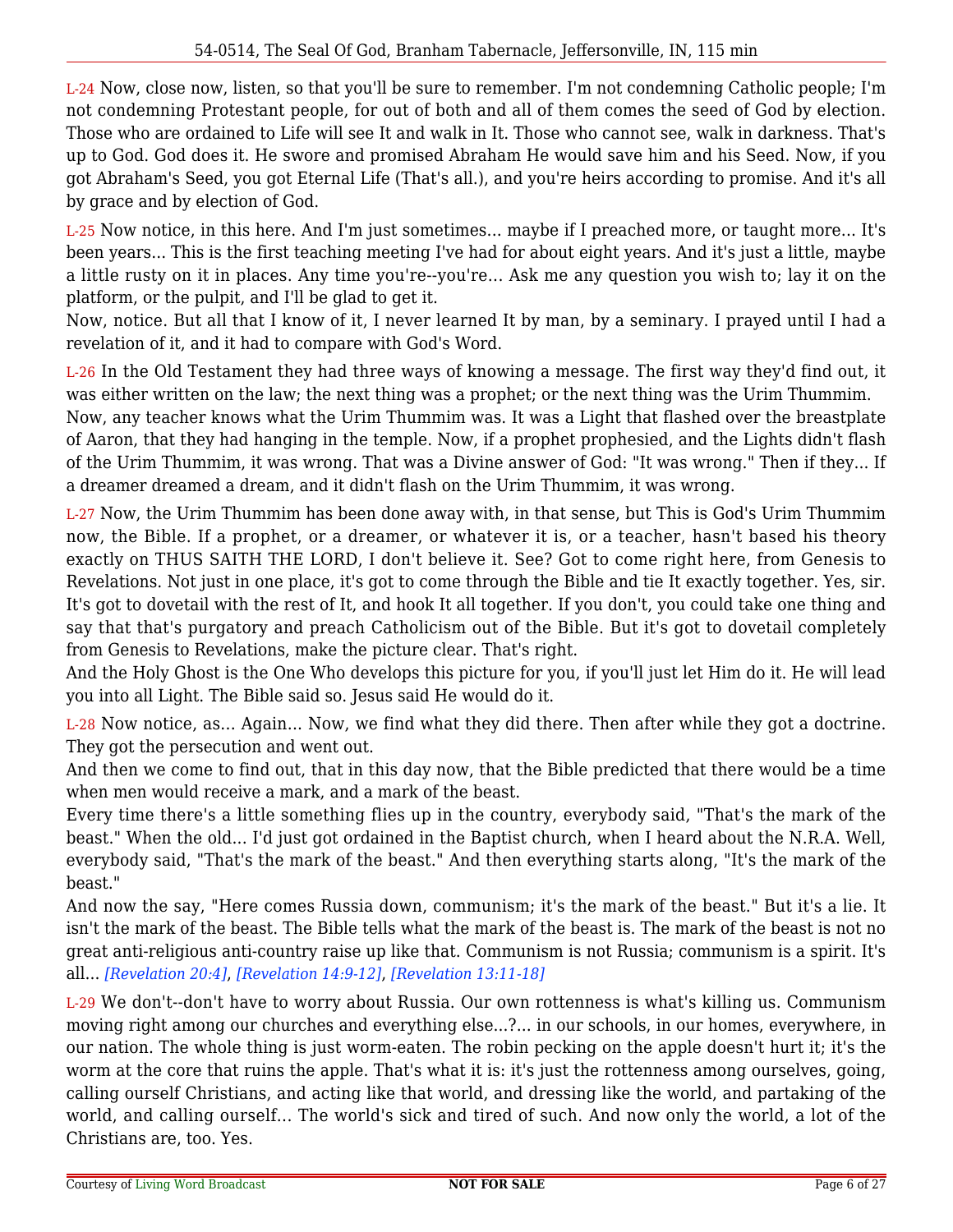I've often said, "God help the day when men will be what they ought to be. If I was against Him, I'd say I was against Him; I'd be against Him in everything I could be." But I'm for Him, and I love Him, and I believe Him, and I... And my life is in His hands to do with whatever He wants to, because I believe that Christianity is the truth. That's right. I believe it's the Truth.

L-30 In traveling the world, and looking it over in different isms, and so forth, all their founders are dead and laying in the grave, and they have theology. That's just about as far as the Christian church goes with it though.

"But those who know their God shall do exploits." And the power of the resurrected Jesus Christ lives in the man. That's right. He is not dead; He's risen. "I'll be with you, even in you; and the things that I do shall you do also." Yes, sir.

Then the world looks out and says, "Fanaticism." You seen where we took it last night, by the help of God. *[Daniel 11:32]*, *[John 14:12]*

L-31 Now, we find out that the first thing that ever raised up to from any form of the beast, at all, or... The "beast" means a "power." We went through all the symbols and everything, last night, to prove that the beast was a power. And it did not come out of Russia. It come out of Rome. That's right. It came from Rome.

And it was not, it was not a group of men. It was not a political organization. It was a religious institution. It was a church that set on seven hills, with one man who had controlling power over all the world, in there. Exactly right. And we find out it was a woman, and pictured her up just as plain. Not taking my own interpretation, just reading the Bible, that there's no other place in the world, no other city in the world rules over all the earth. In every nation that streak of Romanism goes out like in the ten toes of Daniel's vision. And we find out that that was the Vatican City.

At least a dozen loyal Catholics setting here last night... They set still and listened. They are sincere. They are hungering.

Now, you can't argue with the priest. He won't argue, 'cause, a priest, "If the church says anything different from this Bible, the church is right." To me, the Bible is right and the church is wrong. See? You can't argue with them. They, you got... There's no way of arguing. There's no way of discussing or debating, because they believe, "What the church says, that's it! That's it: what the church says, No matter what the Bible says, it's what the church says!" They believe the church. We believe the Bible.

L-32 Now, we find out that she was called... The church was a woman. And she was called the flat, vulgar word of "whore," and then she was "THE MOTHER OF HARLOTS." And we find out that the Catholic church was the first mother church. She is exactly what she said she was. She is the first church to ever be organized. When God ever organized religion, it was the Catholic church. The first organization was ever organized in the world, of Christian religion, the Catholic church. Now...

And then, finally, she was "THE MOTHER OF HARLOTS." She gave birth unto churches, after her, 'cause they couldn't have been boys; they had to be girls. And we find out that the Protestant church is a product of the Catholic church, by searching the Scriptures and looking at your history book. We see that the Protestant church is the product. And the Protestant can't holler at the Catholic, because the both, says they are "harlots" and "whores" That's flat, but that's THUS SAITH THE LORD. That's right. *[Revelation 17:1-6]*

L-33 Watch, there he said, "Let us..." In the United States they said, "Let us make an image unto the beast." If the beast was a power, and the power was an organization... Not taking theory now, that's the Word of God. The organization of the Catholic church organized themselves together and made a- agree, and they accepted what they call the early fathers together, and organized the Catholic church, and made a ritual, and what they believed, and what they would teach, a universal belief. And they forced it to people by punishment.

And then, when Martin Luther come out, seeing the Spirit of God lead him out, instead of letting the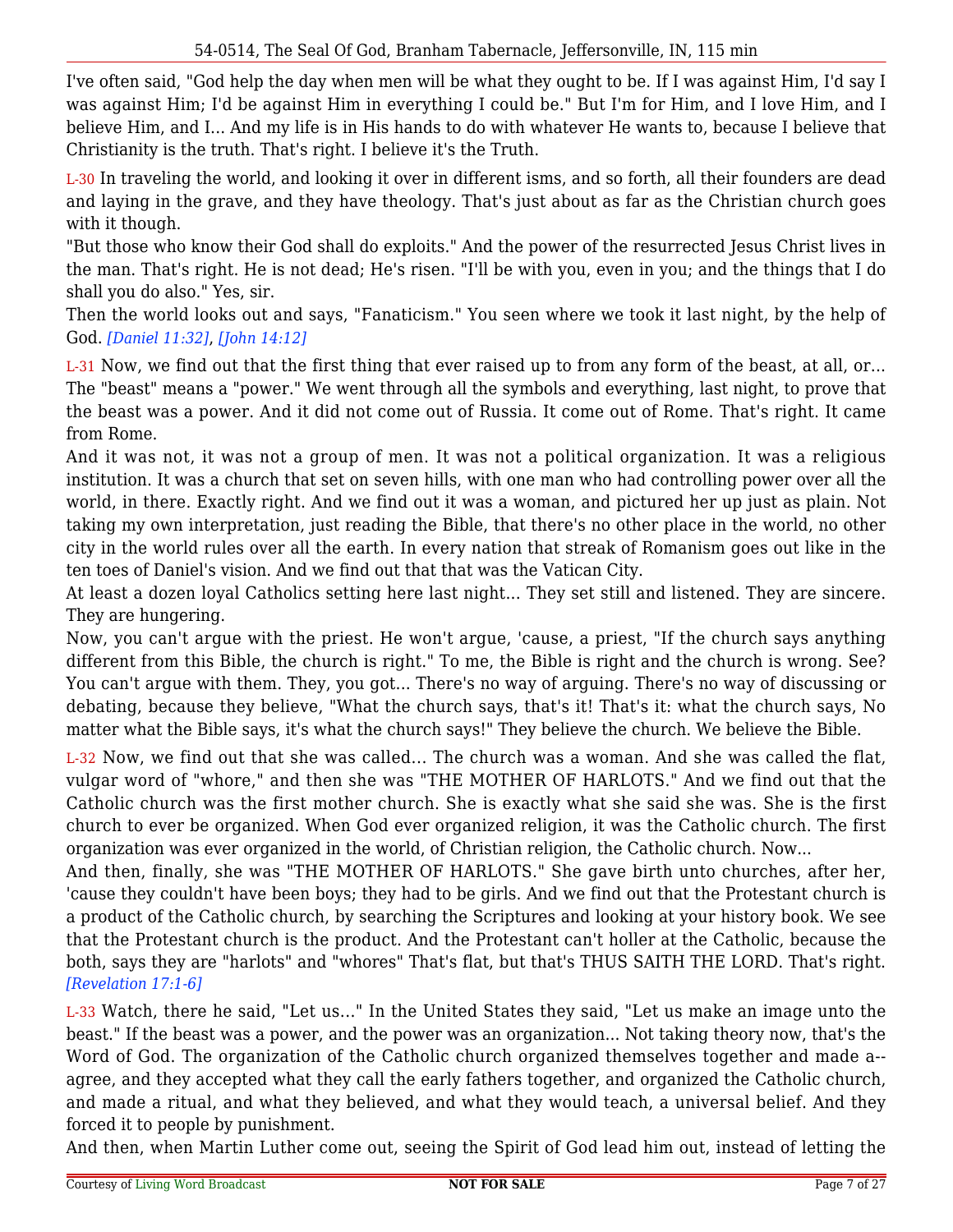people stay free, he organized the church, "an image likened unto the beast," a political power likened unto it. Instead of letting the people walk as God gives Light, they organized under a discipline, and they have to stay to that discipline. *[Revelation 13:15]*

L-34 God moved right out into the Methodist church. The Methodist had a revival that swept the world, the Holy Spirit with them, teaching sanctification. And the first thing you know, when they did that, then they organized a church, made an image unto the beast (That's right.), a political, organized power to bind the people of God to a creed, instead of being free to worship and walk in Light as Light was throwed on their path.

They set them back in that age. That was fine light over there. That was the light for the--for the Pergamos church. But what about the Philadelphian church? That's another Light. But, you see, regardless of how much they organized, God moved right out of this church age, anyhow, sent a man out, named John Wesley. Luther couldn't follow it, 'cause he didn't believe it. He was already organized back here. *[Revelation 3:1-21]*

L-35 Then John Wesley organized so tight and got to a place, it was time for this church age to come in. God sent the Pentecostal group; go out here with the baptism of the Holy Spirit. Oh, the Methodist said, "Uh-oh. Huh! We can't go with that. Huh-uh! We don't believe in that stuff. Oh, no." Why? This is the Light they was walking here; here's the Light for over here now.

We're going on towards the setting of the sun. Remember what the prophet said? "It'll be a day that'll be cloudy, neither night or day, but in the evening it shall be Light." The Light that once shined in the eastern country to the Jew in the eastern (The Jews are the eastern people.), it's shining on the Gentiles, the same Light, the same Holy Ghost in the last days over here, the same baptism of the Spirit. We've been down through all these ages through here, where it's neither Light not dark time, but a cloudy, gloomy day; but right here, has the Light shined just the same as it did there.

That's why, "He's to look upon Jasper and Sardius stone; Alpha, Omega, the Beginning and the Ending; He which was, which is, and shall come; the root and offspring of David; the Morning Star." There it is. [Blank.spot.on.tape--Ed.] I hope you see it. *[Revelation 4:3]*, *[Revelation 22:16]*

L-36 And remember, that we found without one mistake, that the mark of the beast is a mark of apostasy, that is, church members hanging to their church instead of walking in the Light. They reject Light, and there's nothing left by darkness (That's right.), both Catholic and Protestant. There is "a beast," and a whore," and she had "harlot" daughters. And these harlot daughters, when they broke forth, they were virgins from the Light of that day, and they organized and bringing people down here, back into here, making them the same kind of a thing that Rome was in the beginning. The Bible said so: the beast, and an image to the beast, the letter of his name, and so forth. *[Revelation 20:4]*, *[Revelation 14:9-12]*, *[Revelation 13:11-18]*

L-37 How we went through the whole thing last night. And the Bible plainly (not somebody's theory), but the Bible laid it out, that that seven-head, ten-horned beast come [Blank.spot.on.tape--Ed.]... from Rome, was there at Rome, and was "He which was, which is not, and which is, and which is not (one pope after another, one pope after another one); it shall go into perdition." And find out that that same old woman brought forth some girls. They were virgin in the beginning, walked in what Light they had, and then they begin to act like prostitutes, and went right back doing the same thing their mammy does. Exactly, exactly. *[Revelation 17:1-18]*

L-38 Let me tell you something, women. Listen. You might not have too much confidence in me now, when I blast these things out. And it's not to hurt you; it's to help you. But when you see people, the churches today, permitting their women... (Now, I--I'm going to get to the men, too), but permitting their women to do the way they do today, and then professing Christianity... I don't blame you women; I will after tonight. But look, I--I don't blame you women now. But, my sister, a lot of these seminary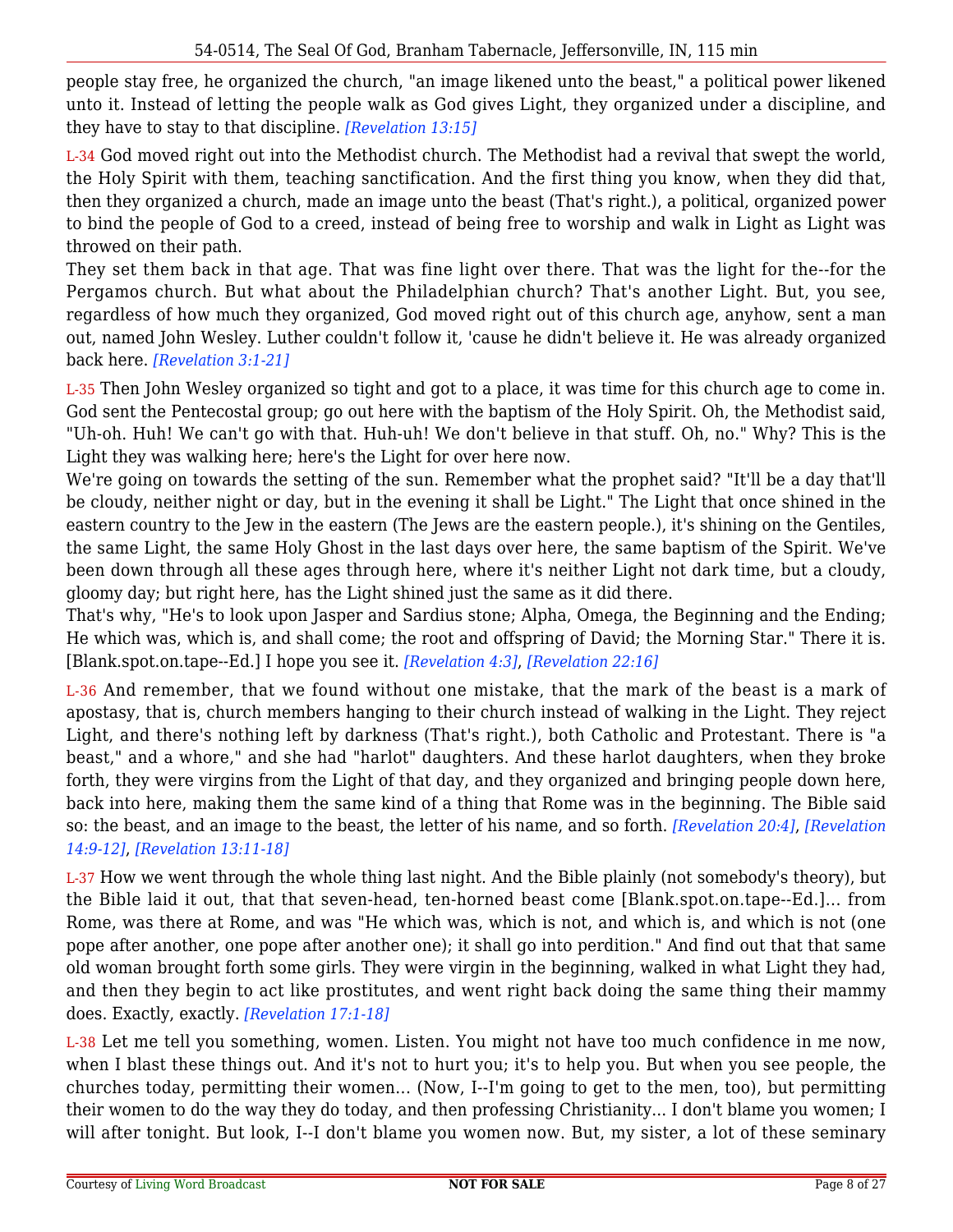teachers up here, or cemetery teachers, or whatever you call it, from up here somewhere, is only letting you walk in those delusions. The Bible said, "They were blind, leading the blind." It's true. Now...

And Jesus, seeing this, and knowing that some of those Protestant churches would walk right straight up to the gate of Light and turn away, Jesus, in Matthew 24:24, said that it'd be so, "The antichrist would be so close like the real One, till it would deceive the very elect, if it's possible." *[Matthew 15:14]*, *[Matthew 24:24]*

L-39 Now, see, Romanism, Catholicism, oh, it knocked some of you Protestants in the head. But a man that's got a little bit of grace about him, a little--know a little about the Bible, He will shun and walk away. That's right. Its allure is black to him; he know there's nothing to that, all that stuff that they teach. There is no Scripture to it; now and then, they hit a little bit.

The biggest lie was ever told, had a lot of truth in it. That's right. And the first one, Satan talking to Eve, he told a lot of truth. But he had right at the bottom of it, he had a lie that condemned her and ruined the whole generation, the whole creation. That's right.

You have to watch that. It's got to come Truth here and Truth here, Truth here and Truth there, every bit of it the Truth, lining up the same all the way through. *[Genesis 3:1-12]*

L-40 And then, how people can see the early church back there was lit with that lampstand candlestick, and then over here see the same thing that happened that happened back there, and the Word of God saying it would be "Jesus Christ the same yesterday, today, forever," and refuse it, it goes to show they have rejected Light and walking in darkness, the only thing is left.

It's true, my brother. I don't say that to be smart. God knows that. He knows my heart. I've got a ministry, and lots before me yet, and knowing that someday at the judgment bar I'm going to answer for these things. That's exactly right. I'd be found a false accuser, a false teacher, then God would condemn me. That's right. But if I do know the Truth of these things, and don't tell you, He will condemn me then, sure enough.

Said to the watchman, "Watch! If you fail to warn, then I--I'll require at your hand. But if you do warn, and they go ahead, they'll die is their sins; but I won't require it at your hand; you'll be free."

So we want to be careful that we know what's Truth according to the Bible. And how that age started in, and what they did, and today to see the Protestant church right down exactly. *[Hebrews 13:8]*

L-41 Looky here. It used to be, a long time ago... And you holiness people, it was wrong for you women to cut your hair. What became right about it, when the Bible said that a, "If any woman cuts her hair, her husband has a right to give her a divorce." Plain teaching, but that's the Bible.

And you women, get out here and cut your yards with overalls on and with man's garments. And the Bible said... Almighty God said, "A woman that'll put on a garment that pertains to a man, it's an abomination and filthy in the sight of God." And you do it.

And you smoke cigarettes; you go to dances and shows, and still belong to church. You... Shows you've took some sort of a something; you're not marked in heaven, the Holy Spirit. After while we'll get into that and show you different from that. Now, that's just a little thing. *[I Corinthians 11:1-16]*, *[Deuteronomy 22:5]*

L-42 And you men go into the church, walking down the streets with a cigar in your mouth, like a--a Texas steer, dehorned, and get... I'm not saying that for a joke. I'm don't believe in joking in the pulpit. I'm saying that's the Truth. Go down the street, and will set in the places, and lie, and steal, and cheat one another, and deacons on the church board...

Go down in the churches and play these old bunco games, that's nothing in the world but common, lowdown lottery. That's right. And you do it, and then holler about a bookie. You're just as bad in your churches, you Methodists, Baptists, and Pentecostals, whoever you are that does that. That's right. And you know that's the truth. But what is it? You heap right back like your mammy back yonder. Exactly the same thing, and pot can't call kettle black. And there is that spirit of things.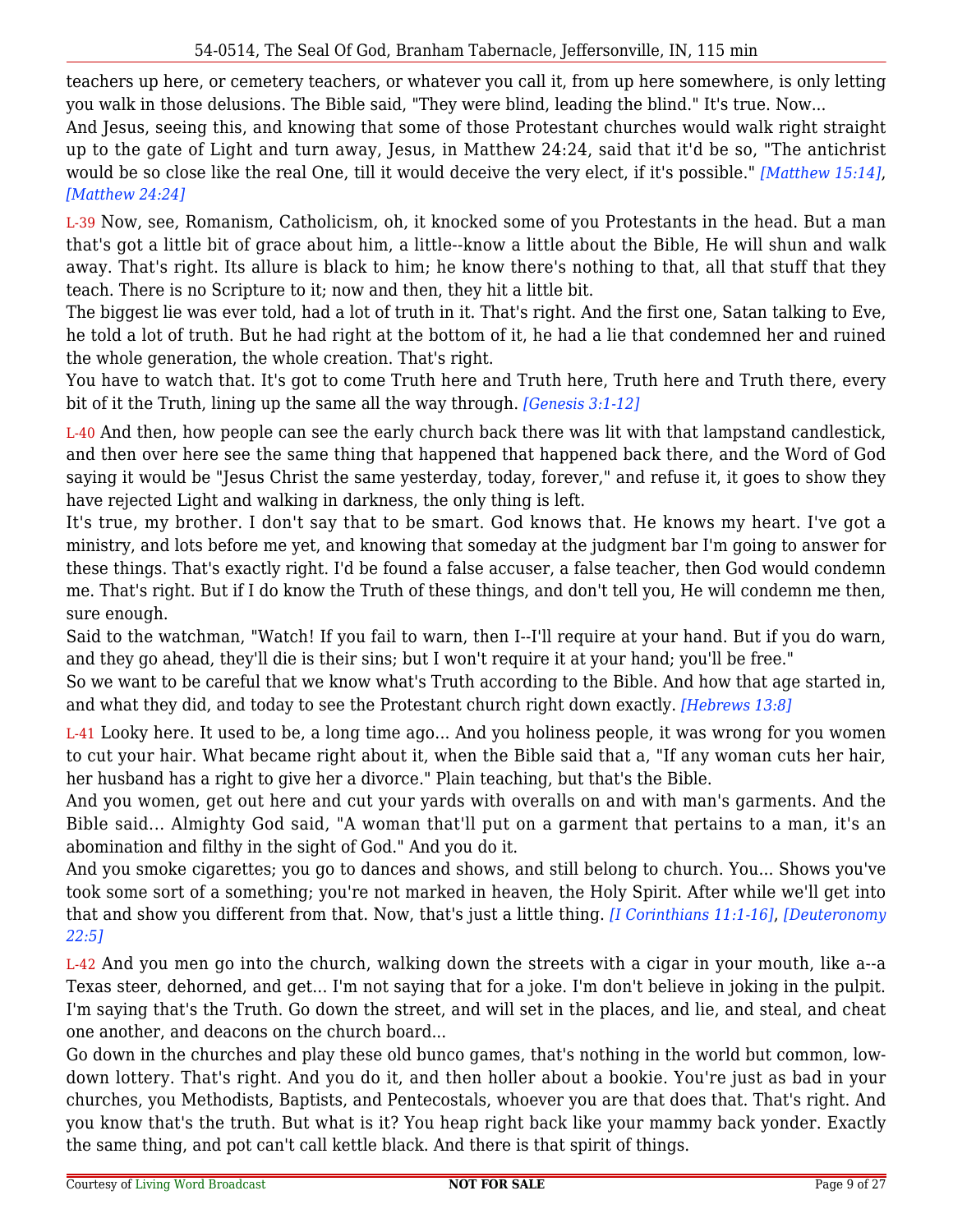L-43 But I'm nothing against the Catholic people. I'm nothing against the Methodist, or the Baptist, or the Presbyterian. God has got people; Abraham's seed's out there. It's not against the people; it's about their churches, organize themselves there, and they worship the church instead of God. Oh, you Protestants don't want to believe that, but you do it anyhow. I'll say, "Are you a Christian?"

Well, here not long ago, Brother Bosworth asked a girl, said, "Are you a Christian?"

She said, "A Christian? I'll give you to understand, I burn a candle every night!"

Well, now you Protestants think that's something? Are you a Christian?

"I'll give you to understand; I'm a Methodist, or a Baptist." Well, that don't mean nothing, but you've walked out of the day of grace for yourself to me (That's right.), if that's all you are, just a Methodist or a Baptist. If you're not a Christian in that Methodist, or Baptist, or Catholic church, you're lost. That's right. So there is exactly your marked.

L-44 Both marks are spiritual. And I'll prove it to you by the Bible. Both marks are spiritual marks.

A lot of people thought, "They're going to go around and tattoo something in your forehead, and tattoo something in your hand." We found out, last night, that was a lie. Yes, sir. That's wrong. It's a spiritual mark. It's--it's just so hid. And look, many times...

Now, I know this may be ruffling a lot of feathers, and it--it--it seems hard. But it--it'll straighten out if we just, we give God a little chance. I--I don't mean to be rude, but I--I'm just trying to state facts with all my heart. *[Revelation 20:4]*, *[Revelation 14:9-12]*, *[Revelation 13:11-18]*

L-45 When Jesus Christ seen that Protestant church fall from that Catholic church yonder, and come out and go right straight back, and turning back again just the way it did, He said, "The spirit will be so close, till it'd deceive the very elect..."

Did you realize, Christian friends, that the antichrist, which is the mark of the beast... The antichrist, anyone knows that. The antichrist there, that's his mark, is the--of his power. And, see, a beast is a power. There's a power of the Catholic church. There is a power of the Methodist church.

I went, here not long ago, to a very fine gentleman. If I'm not mistaken, he is setting right here in the church tonight. And little Edith Wright and them come to the meeting right up here, not twenty miles from this place. And, we... the people... I was just preaching the Gospel of salvation. He had to climb over cars to get to the place. And that night, the pastor called me out rectory, said, "I'm sorry to tell you, Rev. Branham. But they told me they had some sick people come in there, and our district man come in and said, 'No Divine healing in the Methodist church.' So you'll have to go to the platform, dismiss yourself, and leave the congregation." That's right.

Why? The power of the Methodist church. That's the beast's power. The Baptist church the same; Campbellite, and Lutheran, and all the rest of them, and the Pentecostal, as bad. That's right. *[Matthew 24:24]*

L-46 I've had Pentecostal people... And the Assemblies of God has gone into the council of churches, which is a--the... They just hooked theirself right up yonder with the old mother harlot. So every church organization comes from Rome. There's the mother of it. And I'm not a Latter-Day saint, or Latter-Day Rain, or ever what you call it. I don't want... I'm none of that.

But I mean this, that men and women should be free in Christ Jesus, to walk in Light. And every church should be the same thing. That's true.

L-47 Now, notice this, how the Bible... Get that. That organization, remember, there's where it lays, right there. And we find out, that when the Catholic church started back there, they got a phony baptism they come out with, sprinkling instead of baptizing. There's not one Scripture in the Bible for that. And just not only that, but the Holy Ghost, and water baptism in forms, and titles, and everything else, just making a mock out of the real. And there's not a minister in the land, that can show me one place where that was ever done in the early church. That's right. It's--it's not in the Bible. But they come out with it,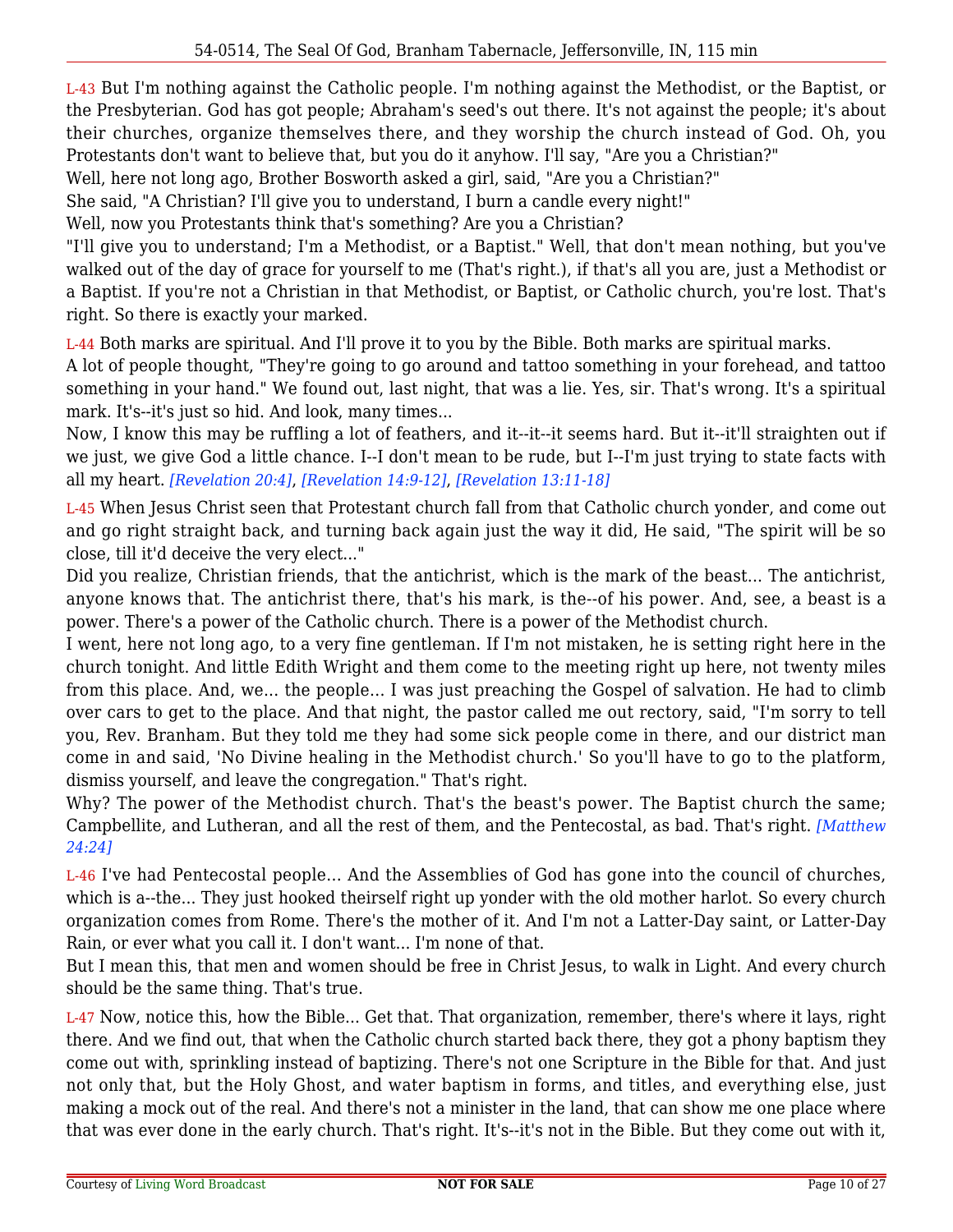and we bow right down to it. You see where we're going right back to?

And today you're wondering why we haven't got a revival. There's what it is, brother. What we need today is a good, old-time, Saint Paul's revival, and the Bible Holy Ghost back in the land again. That's what we need.

L-48 Now... And they've took "the mark of the beast," or "the letter of his name," that they made a image to. The image was the organization just like the Catholic church. They organized it and made an image of the Catholic church. Is the Methodist church an image of it, the Baptist church, the Presbyterian church, the Pentecostal church, the Holiness church, the Pilgrim Holiness, and United Brethren? Every one that organized, patterned off of there. It never was in God's Bible. That's right. Organizations organizing...

God's the Leader. Take it on back as far as you want to. Look at Israel, coming up out of Egypt. And all those Moabs standing up there, fundamental, offering the sacrifices; seven altars, seven go... seven sheep, speaking of the coming of Christ; seven ox, a clean offering. Right there, his great prophet standing out there, Balaam, to curse Israel. And there was Israel... There was Moab, a great nation. There was the Amorites and all, great nation, organized together as a nation.

And Israel was scattered out there on the prairies with a bunch of tents. They were pilgrims and strangers, seeking a City to come, strictly interdenominational. And what did they do? They had signs and wonders following them. These didn't; and they were jealous of those. Them were spirits. *[Revelation 20:4]*, *[Revelation 14:9-12]*, *[Revelation 13:11-18]*

L-49 God takes His man, but never His Spirit. He taken Elijah, and His Spirit come upon Elisha; several hundred years later, it come upon John the Baptist; predicted again in the last day.

The devil takes his character, but never his spirit. That same religious teacher that condemned Jesus Christ because of His miracles and signs and wonders, and differed with Him on the Scripture, was flat enough to come and tell Him about it. That same spirit lives right down in ecclesiastical teachers today, for it's foreordained of God to come into that condemnation. That's what the Bible said. "Men of old, foreordained to this condemnation, to turn the grace of our Lord into lasciviousness." That's exactly right. In Jude the 3rd--the 3rd verse of--of Jude, you can find it. That's right. *[Malachi 3:1]*, *[Malachi 4:5-6]*, *[II Kings 2:13-15]*, *[Jude 1:4]*

L-50 Notice, all those things proving that there is the mark of the beast. There's where it's at. So when you're running around here saying, "Well, I sure when the mark of the beast comes..." be careful that you haven't already got it. And those who have so, will be punished in fire and brimstone, poured out of the cup of God's indignation, to be tormented day and night, forever and forever. It's a serious thing. Now, how is your escape?

There is going to be a time, which is coming right now. Notice, and in that organization moving out... Let me give you a little hint here. In that organization moving down like that, it's coming a time to where you'll have to belong into that organization or you can't buy or sell; or have that mark of apostasy, church mark. You have to belong to some organization or you can't buy or sell. *[Revelation 13:11-18]*, *[Revelation 14:9-12]*, *[Revelation 15:1-4]*, *[Revelation 16:1-2]*, *[Revelation 19:20]*, *[Revelation 20:4]*

L-51 And listen, to you people who knows what's Truth. I'm not saying get away from your church. I ain't saying nothing against your--about you or about your members. I'm saying about headquarters, back there when they organized the thing and made it, "We're going to do this. We're going to do that." And they set that ironclad rule. And God tears it to pieces, and takes His Church right out of it; always did it.

L-52 Look in the journey of the children of Israel. They built a fire. They stayed every night. The Pillar of Fire hung over them. And I don't care what time of day or night it was, when that Pillar of Fire left, trumpets blowed, and Israel packed camp and left. If it was midnight, two o'clock in the afternoon, whenever it was, they packed camp and followed the Pillar of Fire. Is that right? [The congregation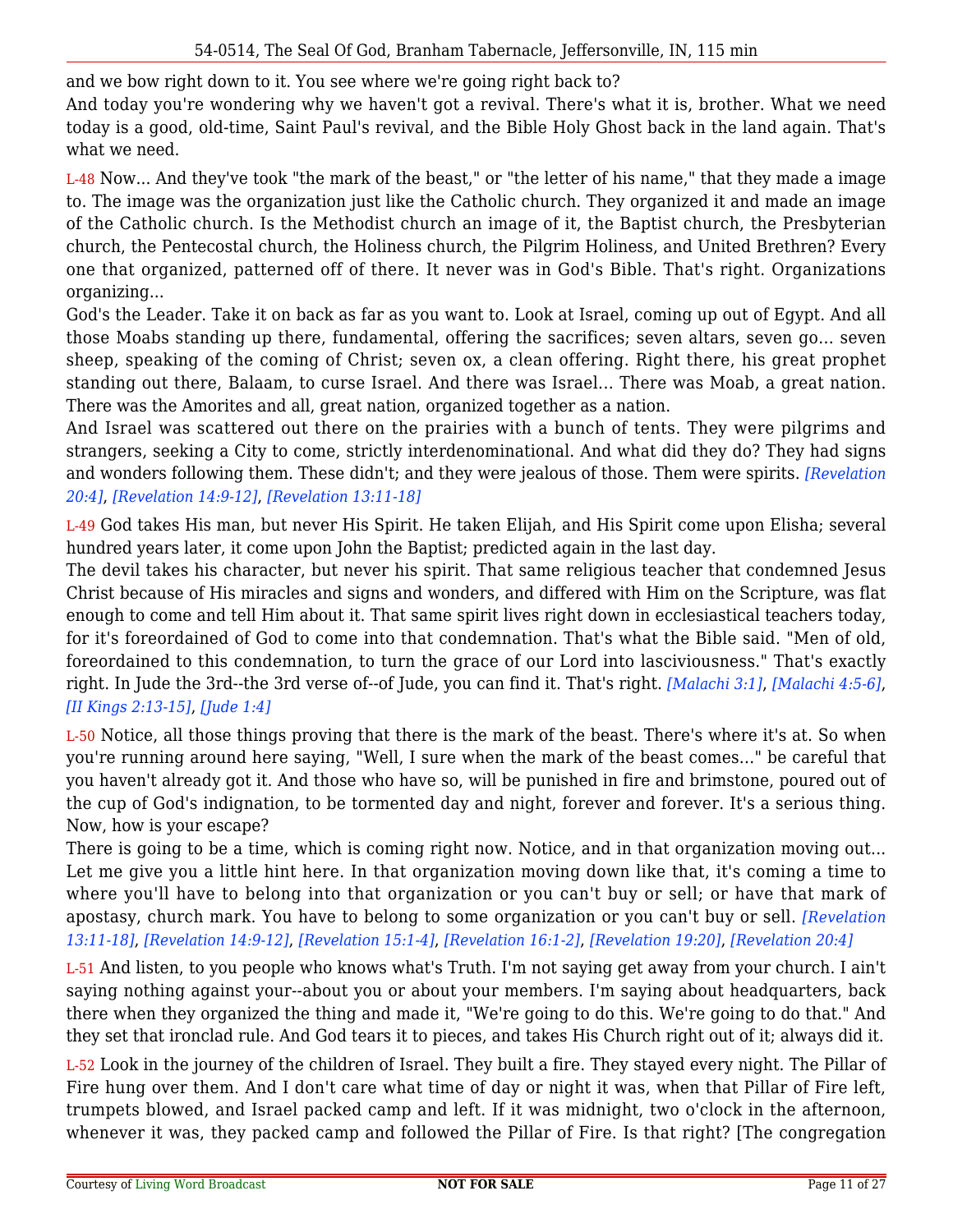says, "Amen."-Ed.] They followed the Fire.

Well, when Martin Luther saw the Fire of God move out, Martin Luther come out, following the Fire out of Catholicism. But he built under there, and organized his church; and he couldn't move. The Fire moved right on out, and Wesley saw It, and away he went after It. That's right. The Fire of God left Luther setting.

L-53 Then the first thing you know, Wesley built under It, the Wesleyan Methodist church. And then come Alexander Campbell, John Smith with the Baptist, and so forth like that, and Moody, and all that. Then the first thing you know, they begin to get ritual, and starchy, cold, when the old prophets died off, and so forth. This new bunch come on with nothing but a seminary education, and then the first thing you know, the hands got in the pie and messed it up.

And the Holy Ghost moved out, and the Pentecostals saw It and away they went (That's right.), moved right on out away from the Methodists and Baptists, and so forth.

Now, the cruel thing of it, but to fulfill God's Word, the Pentecostals organized, and just as cold and ritual as the rest of them. But look, there will never be another church age. The last is the Laodicean Church Age, which is neither hot nor cold, just about enough religion, when the music's a playing, to dance up-and-down the aisle, and then set down, go home and talk about your neighbor. *[Revelation 3:14-21]*

L-54 What we need today is an old fashion, Holy Ghost, God-sent burn-out, a revival that'll make you lay on your face and cry, day and night, and weep and wail, and carry on, for the sins of the world. We'll get into it. That's right.

But there they are. That's just where we got, lukewarm. God said, "Just makes Me sick at my stomach: I'll just spue you from My mouth." That's the church, the Protestant church, rejected. The Protestant church is rejected, from Pentecost to Luther, every bit of It. God's Word says so.

But out of each one of those churches, He's taken an Elect. He has taken the Seed out of every one, out of the Methodist, the Baptist, the Presbyterian, the Lutheran, all through there, Catholic, and all He's taken a remnant, taken a people out. *[Revelation 3:14-21]*

L-55 Here not long ago, a little lady laying right here in Louisville, Catholic, dying. I went over there. And the priest said, "Nonsense, to such a thing!

And her husband said, "Step aside. Let him come in." Walked in there. And the woman was supposed to be dead the next morning. While praying for her, a vision broke forth, and said, "THUS SAITH THE LORD." That's right. The next morning... Told her how many hours it would be, just exactly to the dot, when she'd go home well. They laughed it to scorn. And the very same hour the Holy Spirit spoke; she went home a well woman, and is well today. She was a Catholic. They were Catholic. They was a Catholic.

L-56 When you receive Light... In the Old Testament... Let me show you the brand now. Listen close, then I'm going to go straight to my subject. Look, in the Old Testament when a slave was under slavery, and then he had... He was bought over there, with a price. He had to serve that master until the year of jubilee. And when the year of jubilee come, there was a trumpet sounded.

And when the slave was out there, him and his kiddies, and wife and all of them wanting to return to the old homeland... They were stomping in the fields, and the taskmaster beating them, and this way and that way. And then when the jubilee priest come by, sounding the trumpet, and that priest sounded the trumpet, and that man, he heard the trumpet, he could drop his hoe, he could drop whatever he was doing, look in the taskmaster's face, and say, "You can't hit me one more time. I'm free." Walk right away and go home. Why? There's the sounding of jubilee, when they heard the sound. *[Leviticus 25:8-22]*, *[Exodus 21:1-6]*

L-57 And that's the Gospel, the jubilee, that you're free from sin. You're free from all these filthy habits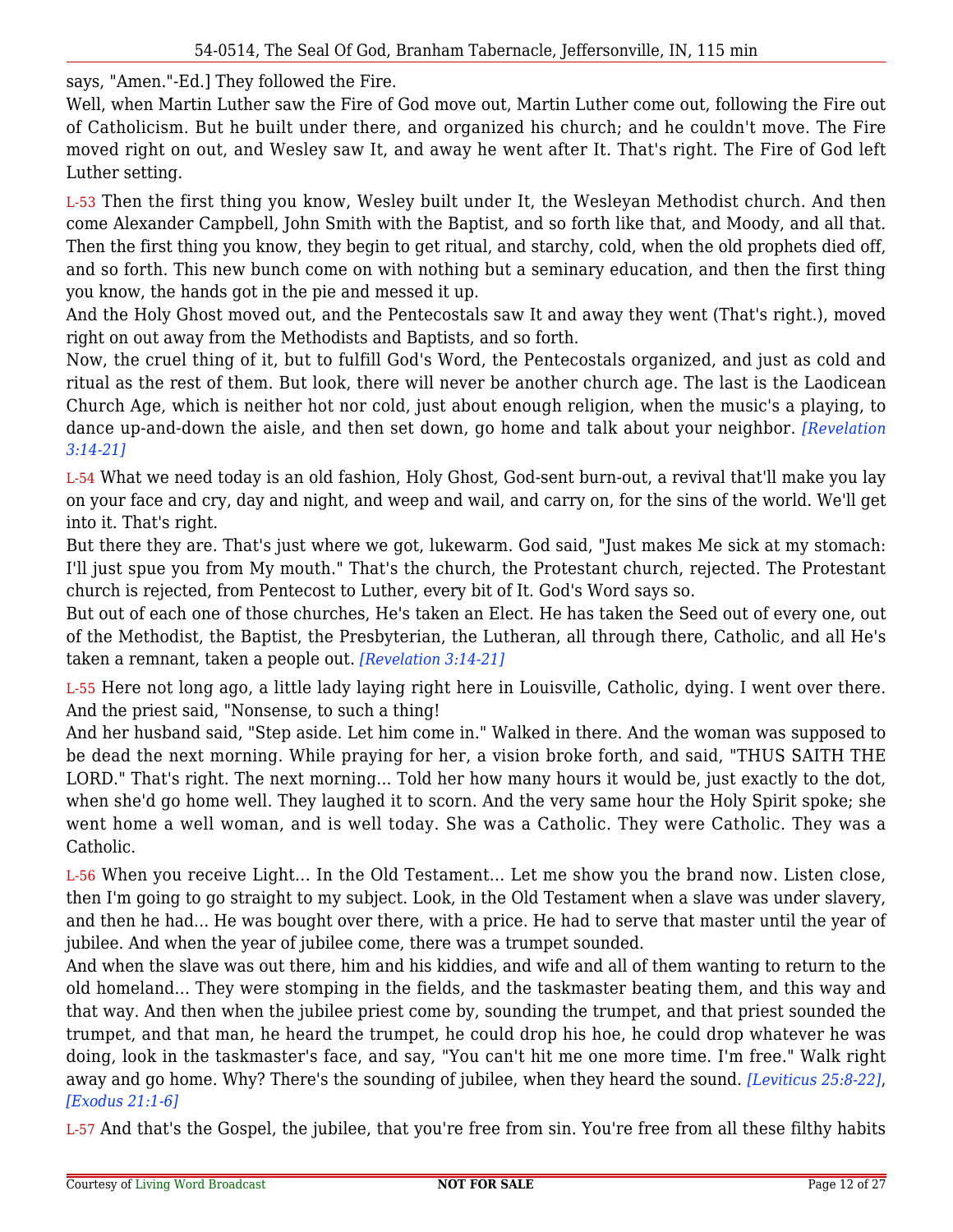and things that the world had produced here in the name of religion, under both Protestant and Catholicism, under the mark of the beast. That's right. You're free.

You don't have to be. But then if that man refused to receive that, then that man was taken from there to the post of the altar of the church, and had a mark put on him, bored a hole in his ear. And he was a servant to that master as long as he lived.

And you refuse to accept Gospel Light when It's preached in the power of the Holy Ghost by the Bible, you can seal yourself to your eternal destination. Amen. *[Leviticus 25:8-22]*, *[Exodus 21:1-6]*

L-58 Now look, one more little thing, if you'll excuse me for making that remark a few moments ago, about--about the men. But, looky here, "Deceive the very elect..."

Now, we've been hitting Lutheran, Baptist, and so forth, and the Catholics, now let me get down to you holiness people just a minute. See? I believe in holiness. You must be holy. "Without holiness no man shall see God," not my holiness, His holiness. And nothing I can do about; it's what He's done for me. Don't stand in my own, 'cause I have none, don't ever try to have any. I don't try to--to be.

"Are you trying to hold on, Brother Branham?" No, sir. I just turn loose and let Him hold on. That's right. He's the One that's holding on. Just stay dead. That's all you have to do. Just keep yourself dead. He will hold on. He's already held on. He held there till He said, "It's finished." That settled it. Oh, God is fixing to do the same. It's finished. *[Matthew 24:24]*, *[Matthew 5:8]*

L-59 But holiness people, you Nazarenes and Pilgrim Holiness now, remember, under the power and the come out of the Wesley church, or the Methodist church, when they organized, you dear holiness people come out, said, "We'll continue holiness." That was wonderful. You just kept up that age, that Philadelphian age, till it come to the Laodicean. But when the baptism of the Holy Ghost come, and the signs turned back to the church, you called it the devil. Because they spoke with tongues and believed in these things, you said, "It was of the devil." And when you did that, you blasphemed the Holy Ghost.

How can I say to my hand, "I have no need of you"? If there is teachers, there's speaking in tongues. If there is evangelists, there's also gifts of healing. How can the foot say to the eye, "I have no need of you"? See? You, if you're a born child of God, you walk and accept everything God says is right. You'll walk right in the Light. *[I Corinthians 12:12-26]*

L-60 When it was time for the Church to move, Luther moved. When it come time for the--the Church to move It's hands, Wesley moved the hands. When it come time for the Church to speak, Pentecost come on the scene. That's right. But, now, notice.

You say, "And a type?" You say, "Is there a type of that?" Yes, sir.

Do you realize that Judas Iscariot, the real antichrist, was a very religious man? Did you realize that? They had so much confidence in him, the brethren, till he was the treasurer of the church. And Judas Iscariot was justified by faith, believing on the Lord Jesus Christ. He was sanctified through the Word: Hebrews 17:17--I mean Saint John 17:17, "Sanctify them, Father, through the Truth; Thy Word is the Truth." And He was the Word. *[John 17:17]*

L-61 And they were given power to go out and preach the Gospel, and to cast out devils, and to heal the sick. Judas Iscariot, Matthew 10, was mentioned among them. And they went out and cast out devils, and preached the Gospel in such a way till sinners repented and devils left. And they come back rejoicing, and shouting, and having a big time, like a little, holiness camp meeting. And Judas was right with them. That's exactly right, right along with them. But when it come time for Pentecost, Judas showed his colors. *[Matthew 10:1-42]*

There's where the holiness church showed its colors, right there, went right around and denied the very Holy Spirit that was leading them into deeper water; turned right around and denied It. I know they got a lot of fana-... *[Luke 10:1-20]*

L-62 I'm not Pentecost. I've never belonged to a Pentecostal organization, never. I've stood in the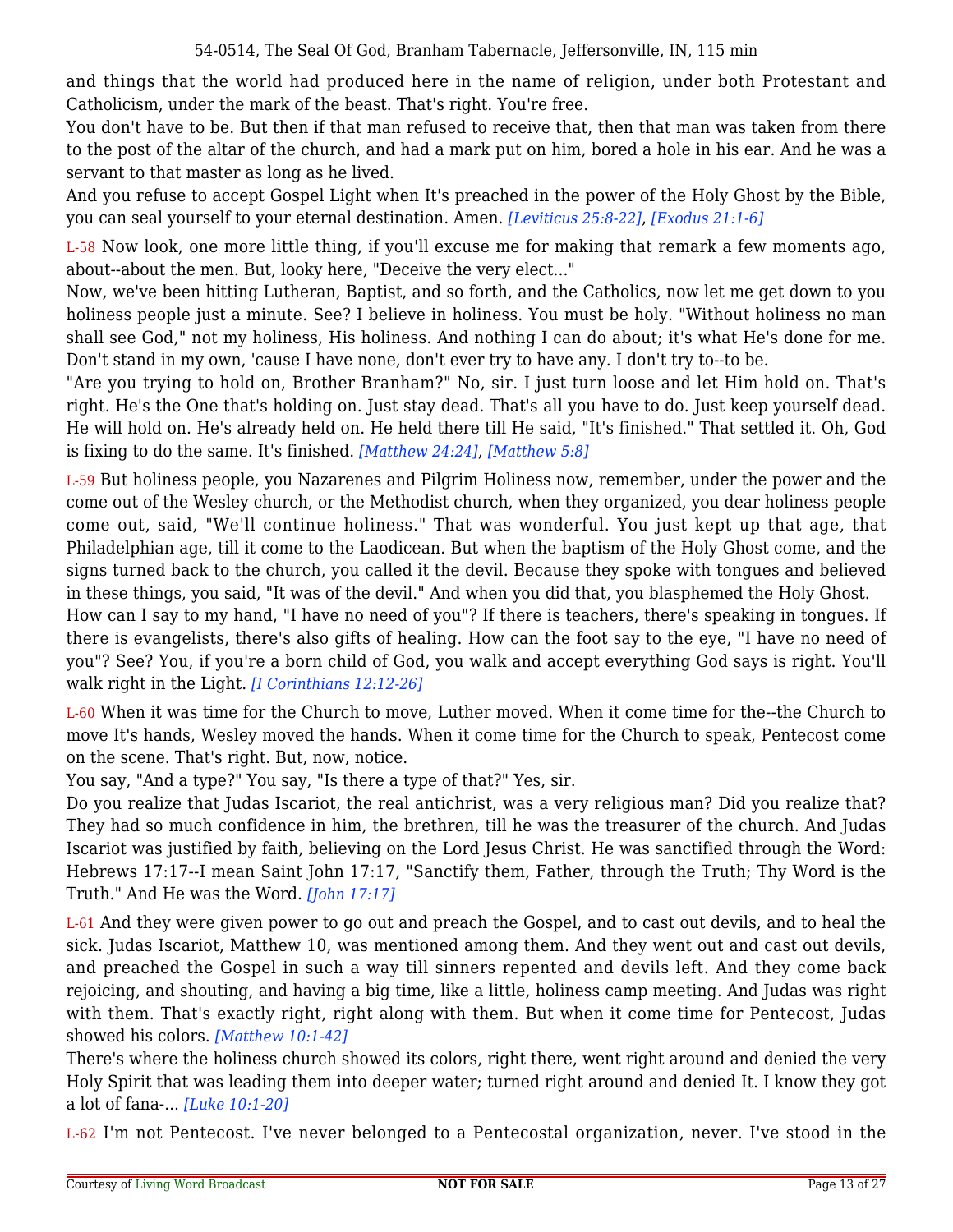breach. I am not Pentecost, Methodist, Baptist. I'm just a Bible Christian. That's all. I believe what the Word says. And I cannot deny the gift of speaking in tongues; if I do, I'll deny teaching and every other inspired gift. That's right. I have never agreed with the Pentecostal brethren on "the only evidence," of speaking in tongues. I don't do that. Now, that's all right, if they believe it that way. That's their business (See?), but that's perfectly all right. I... Paul said, "I would that you all speak with tongues." I'd like to see everyone be that close to God.

They've got a lot of makeup, a lot of phony belief. They've got out there, a lot of times, and acted like they had the Holy Ghost, and said something that wasn't speaking in tongues. Their life proved what it was. But there's been a real genuine article going on just the same, all the time.

L-63 Well, why wouldn't the devil throw out crony, crow bait? Sure, he would, to try to hinder. He throwed out the same thing in holiness. He throwed out the same thing in Methodist. He throw out the same thing in Luther's day. And he's throwing out the same thing today. And under the power of gifts of Divine healing and discernments, he's throwing the same things out.

But what does a scarecrow mean to you, if you could talk bird talk? Birds say, "When I see a scarecrow, that's a meal ticket. The best apples there is, is right around where all the clubs are laying and the scarecrows are hanging up. That's right.

L-64 But you see how that spirit moved right up here. And Jesus looked and foresaw that through that Catholic church, coming out. Said "Don't call no man father. Don't use vain repetitions, all these things." Come out and said, "Now, be careful, the antichrist will be so close, till it'll deceive the very Elect if possible."

Look, brother, how many virgins went to meet the Lord? Ten. All of them were virgin. What does sanctity mean? "Pure, holy, virgin." Ten of them were virgins. Five had no Oil in their lamp. Five had Oil in their lamp. These five were just as holy and virgin as these was. But what does Oil represent in the Bible, where we taken it last night, night before? The Spirit, the Holy Spirit. They cleaned themselves up and set there, but they was afraid and stood back from the Fountain that poured in the Oil. See, organized themselves and settled down, and there they are, lukewarm. That's where the church age went. *[Matthew 24:24]*, *[Matthew 25:1-13]*

L-65 Now, now, we're coming to the Mark of God. I got thirty minutes, the Lord willing. Now, I want you to turn with me, first, and find out how essential, this Mark of God...

Remember what the mark of the beast is: not communism. The mark of the beast comes from Rome, throughout the world: Catholicism with Protestantism joined into it, organized religion. And they're going to unionize the churches, till every church will have to bow to that thing, or interdenominations are kicked on the sideline. That's right. *[Revelation 20:4]*, *[Revelation 14:9-12]*, *[Revelation 13:11-18]*

L-66 Revelations the 9th chapter now. Let's read real close here for a few moments, if God willing, and see what He said in His Word. Now... [Blank.spot.on.tape--Ed.]... of--of Revelations, and the 4th verse. Listen to this.

**And it was commanded them...** (when they seen the plagues being poured)..**. that they should not hurt the grass or the trees... neither any green thing, neither any tree; but... those men which have not the seal of God in their forehead.** *[Revelation 9:4]*

When the plagues was coming, only thing was protected was those who were sealed away in the Kingdom of God. This is the investigating judgment, when men... And--and if God will help me, in a few minutes we'll prove it by the Word of the Lord, that this is the time of the sealing of the plagues. And those who reject It, there is nothing left but eternal punishment.

L-67 Now, we'll go over in the Old Testament. And let's go over here, if you will, to the Book of Ezekiel, it you will, and let's read a while in Ezekiel 9. Now, by God's help now, may He help us to settle down now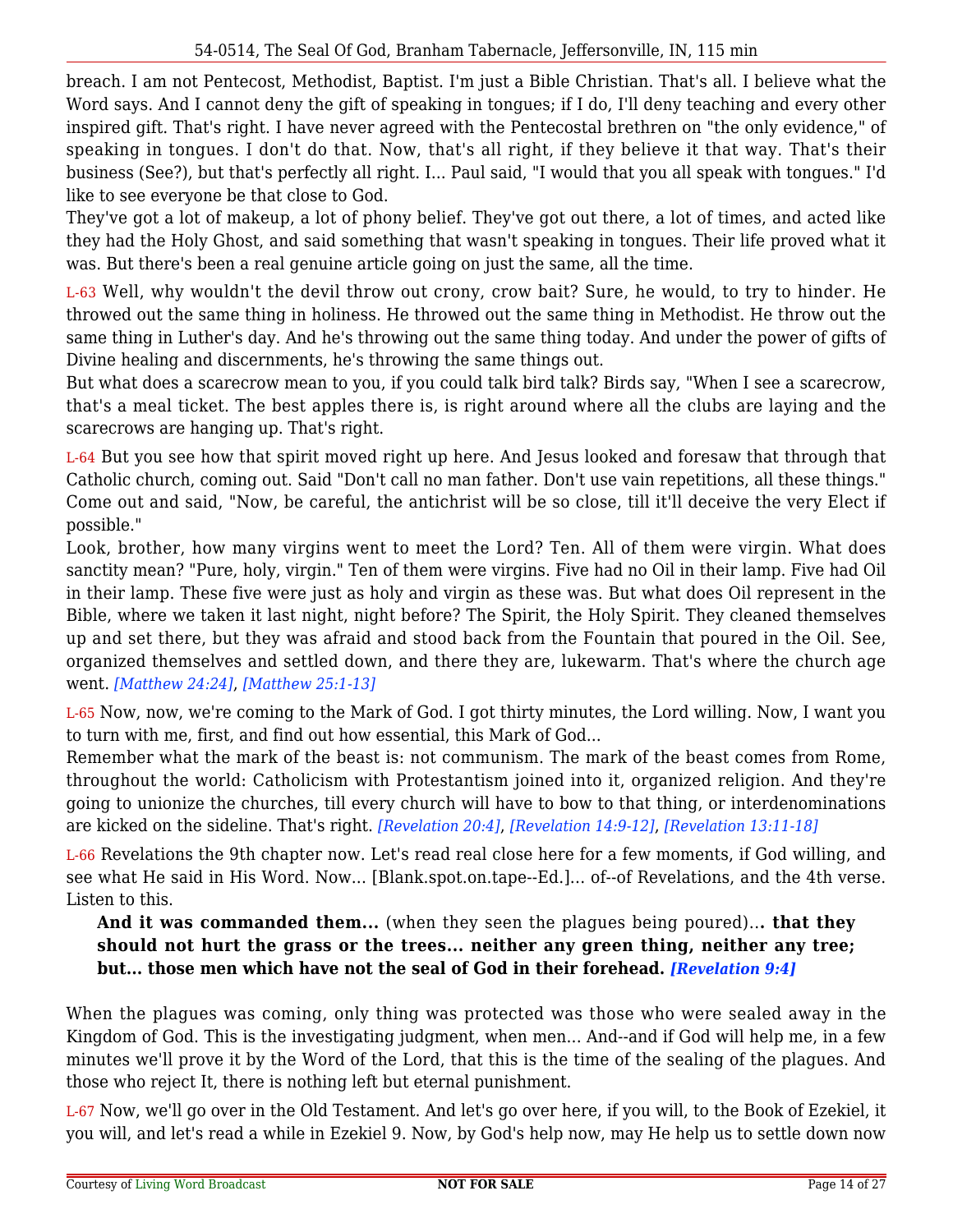for teaching, just for the next thirty minutes, if God willing. Now, this is pertaining, you marking it, Ezekiel 9, this is the pertaining...

The first thing we ought to get settled now, what is the Seal of God? [Blank.spot.on.tape--Ed.] Don't you think that would be essential? Is the Bible a good enough word for you? Now, I know you have them, that want to say, "Keeping the sabbath day," but there's not one speck of Scripture to support that in the New Testament. Let's find out what the Seal of God is according... Turn to Ephesians 4:30, 4:30, and 1:13. Mark it down. Ephesians 4:30 says:

# **Grieve not the holy Spirit of God, whereby ye are sealed until the day of your redemption.** *[Ephesians 4:30]*

Now, what does sealing mean? Sealing is a "sign of completion." Is that right?

L-68 Well, did you ever see a railroader loading the cars? He will go out and He will set so much here, and so much here. The inspector comes by; he looks in, and if this is a little loose, it shakes, "Nope. I won't seal it. Got to tear it out and do it over again." Next thing, He will try to load it again; He will get this wrong. The inspector will come by, "Wrong. Do it over again."

And that's what God has been doing with His church for a long time. You'll load up, and you're going to heaven; you're taking everything with you: your card games. Huh! Every other thing that you can load into the church, you're trying to take it with you. God just condemns it; ain't ready for sealing.

But when God sees a man, contrite, broken spirit, sincere in heart, down at the altar, God closes the door of the world to him, and seals him in there by the baptism of the Holy Ghost, and it lasts until Jesus comes: not from one revival to the other, but until the day of your redemption. *[Ephesians 4:30]*

L-69 When that boxcar, the door, is closed, and the government seal's put on it, it cannot be opened no more until it reaches its final destination.

And every man that's born again and sealed into the Kingdom of God, has no more desire of the world until the day Jesus Christ takes him into the Kingdom. So if you're having trouble, and saying you got the Holy Ghost; whether you belong to the Methodist church, Baptist church, Pentecostal church; whether you shouted, spoke with tongues, baptized forward, backwards, sprinkled; if you're still having them kind of troubles, you'd better come back and checkup on the load. That's right. Take too much with you; it's too loose, shaking. God won't seal it that way. *[Ephesians 4:30]*

L-70 When a grain of wheat falls into the earth, no matter... If that grain of wheat dies to itself, it can't produce a cocklebur, to save its soul. A grain of wheat will bring forth a grain of wheat, just as sure as anything. And if we are sowed with the incorruptible Seed of God, how can It produce anything but a life of Christ's Life?

The Holy Spirit leading the Church, leads It in the power of the resurrection of Jesus Christ, and you're sealed until the day of the redemption. That's the Bible. "Grieve not the Holy Spirit of God, whereby you're sealed until the day of your redemption." Ephesians 4:30. *[Ephesians 4:30]*

L-71 Now, before the Holy Spirit ever come, he's sealed away before the Gentile age ever started. He's sealed away under them golden candlesticks (we had a chart to get it), back there under that age.

He kept fooling with them down through Abraham, Isaac, Jacob, David, and all down through the dark age that they had in the days of Ahab, on down, Solomon, so forth, until it come out in that lukewarm condition. But just before He closed that dispensation there, He gave a great virtue of the Holy Ghost to the Jews alone, "Go not in the way of the Gentiles, but go to the lost sheep of Israel." Is that right? "He came to His own, and His own received Him not. But as many as received Him, gave He the power to become the offsprings of God." *[Revelation 3:14-21]*

L-72 He said, "I give unto them Eternal Life." Eternal Life comes from the Greek word of "Zoe." Zoe is that Life. Zoe is the Life of God. And if the Life of God's living in you, produces a godly life just as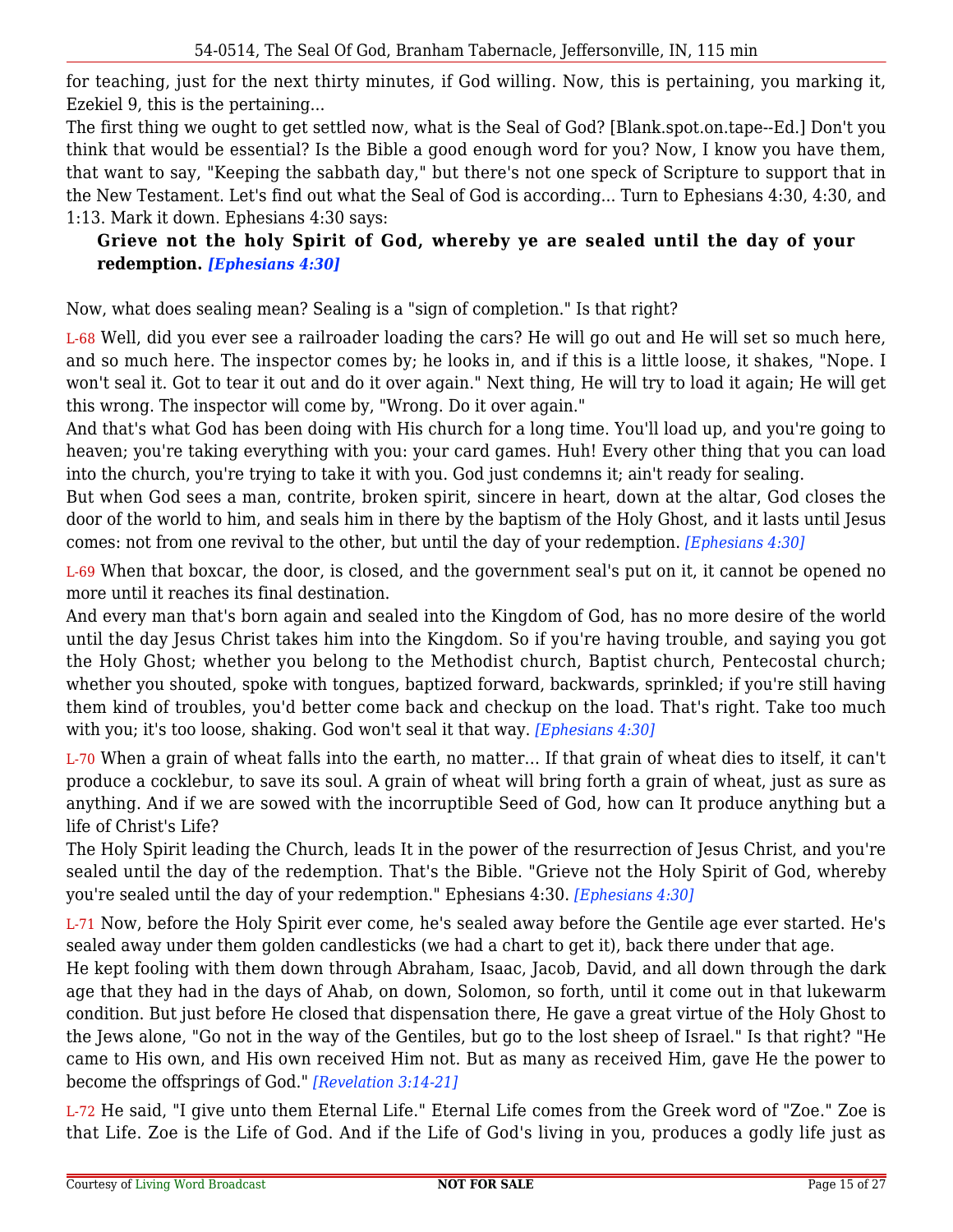certain as I'm standing in this platform. And the man that's got It, can no more perish than God can perish, because God's in the man. Amen. "He that heareth My Words, and believeth on Him that sent Me, has Everlasting Life, and shall not come into condemnation; but hath Everlasting Life. He that eats My flesh and drinks My Blood, I'll raise him up in the last days." That's His Word. What a consolation to the believer. And what a condemnation to those who reject to walk in the Light. *[John 10:28]*, *[John 5:24]*, *[John 6:54-56]*

L-73 Getting warm, isn't it? All right, It's good for you. Notice, see if this is true. Brother, we could take it Scripture after Scripture, week after week, week after week, and stay on this, plumb--same subject for a year, still not pull it out of the Bible, all of it, and right on the same thing.

Now, for just a little preliminary here, we're going back and find out what rejecting the baptism of the Holy Ghost means to you, what it meant to them in the day.

Now, in Ezekiel the 9th chapter the prophet seen Jerusalem. Now remember, we're talking over in that space there, the Jews, just before their ending up. Now we're in the Gentiles, at their ending up. Then we're going into the Millennium. All right.

But now watch though, we're ending up the Jews now. The prophet foresees it. This is still a hundred years, about eight hundred years before the coming of the Lord, and it was prophesied by the prophet. Now, listen close while we read.

He cried also in mine ears with a loud voice, saying, Cause them that have charge over the city to draw near, and every man with a slaughtering weapon, or... destroying weapon in his hand.

Now watch closely now as we read.

**And, behold, six men came from... the higher gate, which lieth towards the north, and every man a slaughtering weapon in his hand; and the man among them, with white clothes clothed in linen, with a writer's inkhorn by his side: and they went... and stood before, beside the brasen altar.**

**And the glory of the Lord God of Israel was gone up from the cheribims whereupon he was, to the threshold of the house. And he called to the man clothed in linen, which had the writer's inkhorn by his side;...** (listen)

**And the Lord said unto him, Go through the midst of the city, through the midst of Jerusalem,...** (destiny to Jerusalem)**... and set a mark upon the forehead of the men that sigh and... cry for... the abominations... done in the midst thereof.**

**And then to the others he said in mine ear, Go... after them through the city, and... smite: and let not your eye spare, neither have... pity:**

**Slay utterly old and young, both maids,... little children, and women: but come not nigh unto any... upon... which... the mark; and he begin at the sanctuary. And... beginning at the ancient of men which were before the house.** *[Ezekiel 9:2-6]*

L-74 Now, watch the prophet in the Spirit, taken up into glory. God said, "I'm going to show you how I'm going to settle it with the Jews, before coming to the Gentiles." Read the verse, or the chapter before it. Now, when he come in there, he said, "I saw..." First, he saw sin in the city, like he had never saw before, and he saw Jerusalem.

Now you remember, it's destinated only to the Jews, not the Gentiles, the Jew, and their capital, Jerusalem. Just like last night, we had it destinated to the Protestants; now, tonight, it's to the Jew.

He said, "Go through the city." Here come the men with slaughtering weapons in their hand, going forth to slaughter everything in the city. He said, "Now, just hold it, just a minute." *[Ezekiel 8:1-18]*

L-75 And out of there come a Man dressed in white. Let's stop a minute. "Dressed in white": righteousness, holiness, dressed in white. He had a inkhorn at His side. He said, "Go through the city first, before they come, and put a mark upon the forehead, a mark upon the forehead of every man, woman, boy, and girl, in the city, that sighs and cries for the abomination that's did in he city, for the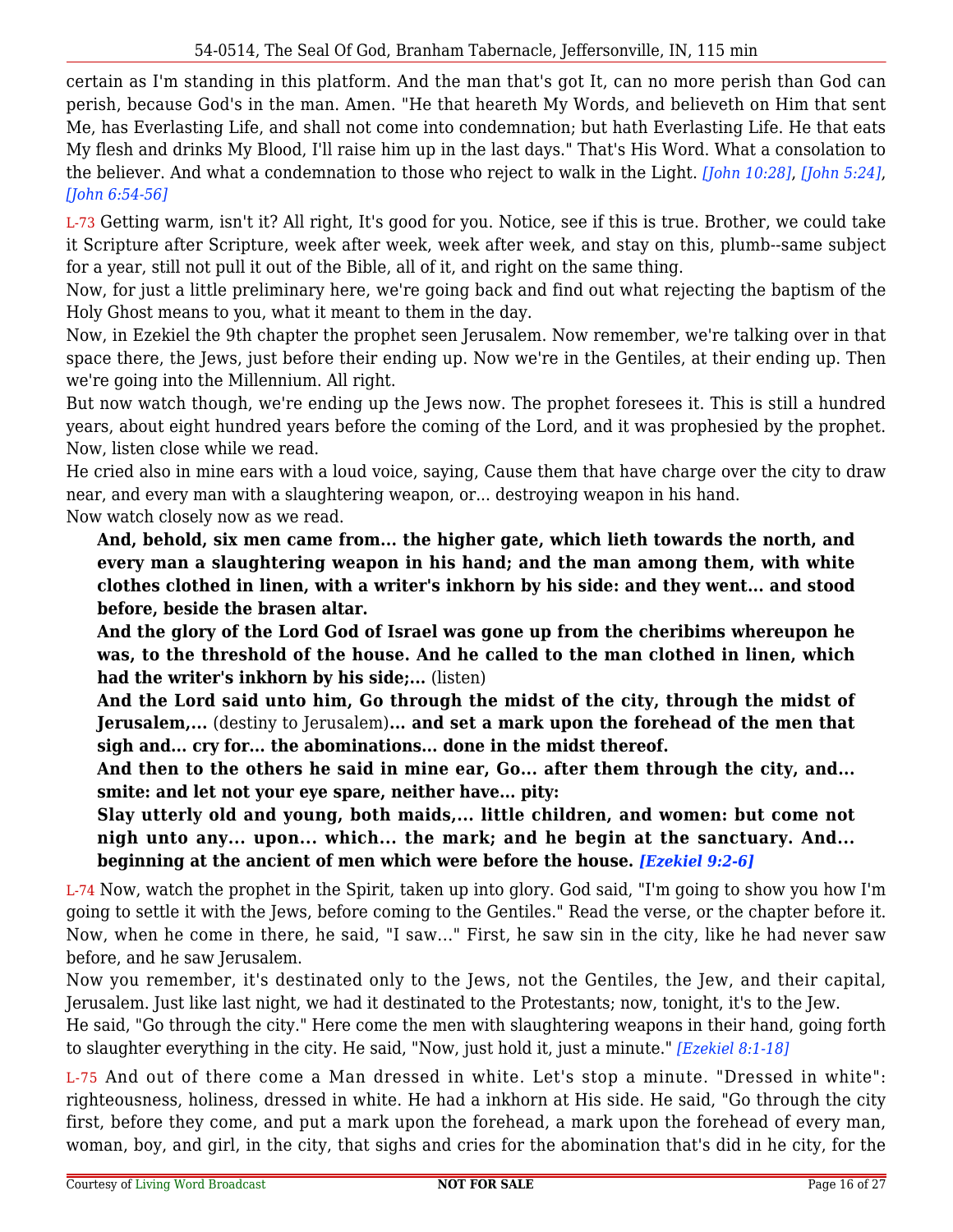sins of the people." Put a mark upon them!

And then, after He went through and marked, He returned back and said, "It's done."

Then He sent the men, said "Go forth, and don't you spare nothing, but you utterly slay everything that hasn't got that mark upon it."

Looky here, brother. That Marker was none other than the Holy Spirit. And notice, if He come to Jeffersonville tonight, to the Branham Tabernacle, or any other tabernacle in the city, or any other church, who would He put a mark upon, that was so sincere and honest before God that they wept, and cried, and prayed day and night, for the sin of the city?

What would It do to the preachers that let their women get out here in bathing suits, and stretch out in shorts, and walk up-and-down the streets, and sing in the choir, and paint up and act like Jezebels. And when... Men out there, smoking, and drinking, and carrying on, and gambling, and everything else, and they act as if they was unconcerned about it; going to some big chicken dinner, or a party somewhere. Stay home on Wednesday night and look at television, instead of attending the prayer meeting. In the summertime close the church for the services. What would He seal? *[Ezekiel 9:1-6]*

L-76 What we need tonight, is a lot of this here Hollywood evangelism choked down, and an old fashion, God-sent revival, men and women who get down at the altar, and quit this shaking hands, and holding up hands, and sprinkling them, and baptizing face forward, backwards, and all these other little forms and isms. And get down to a real, contrite, broken spirit, where sin is. Mix that together, and start an old fashion crying out, of a newborn child. Amen. That's the kind gets the Holy Ghost. That's right. *[Psalms 34:18]*, *[Psalms 51:17]*, *[Isaiah 57:15]*

No matter whether they're Methodist, Baptist, or Catholic, or whatever they are, when they get before that altar and cry, day and night, "O Lord God, look at the sins of this city! My heart can't rest! I can't rest, Lord, to see these things going on. O God, do something! Send us an old fashion revival," you're on the borderline of getting the Holy Ghost then, brother!...?... *[Isaiah 66:2]*

L-77 But if you walk up there because you've jumped up-and-down, or because you danced with the music, or because you done something else; and walked around and blowing up, and unconcerned, and pouting, and fussing, and church-joining, and jumping from place to place; it shows you never got nothing in the beginning.

Brother, that's--that's good strong medicine, but it'll sure fix you up. That's right. Yes, sir. It'll bring you out without a feeble one among you.

L-78 Like Moses. I'd like to look in his medicine kit, wouldn't you? Had two million people out there. Would you like to see in Moses' medicine kit, what he had? All them old men, and hundreds of little babies borned every night, and crippled people, and sick people. And when he come out in forty years, there wasn't even one--one feeble one among them. Wouldn't some of you doctors, setting here tonight, like to see in his medicine kit?

Let's look in it and see what it is. Now, look back. We'll find out. "I'm the Lord that healeth thee." That's it. "Amen." That's what it was. "I am the Lord that healeth thee." Say there's going to be a baby born. "I'm the Lord that healeth thee." He's got pneumonia. "I'm the Lord that healeth thee." That's the only prescription he could give. That's the only one he needed. That's the only one he had. That's what God supplied for him.

Course, today, "Oh, we don't believe in that. No, that..." God never changes. He's the same. If this spirit, carrying on the way people does today, under the name of Christianity, made God sick at His stomach back there, was an "abomination" for people to do that, it's an abomination today. Jesus Christ, the same yesterday, today, and forever... Oh, I feel religious. *[Exodus 15:26]*

L-79 Notice, "Go here," He said, "You go through the city, and You put a mark upon them that sigh and cry for the abomination that's done in the city." And then He said, "After You do that..." He turned these men with the slaughtering weapons forth, and they went forth and slayed everything. *[Ezekiel 9:1-6]*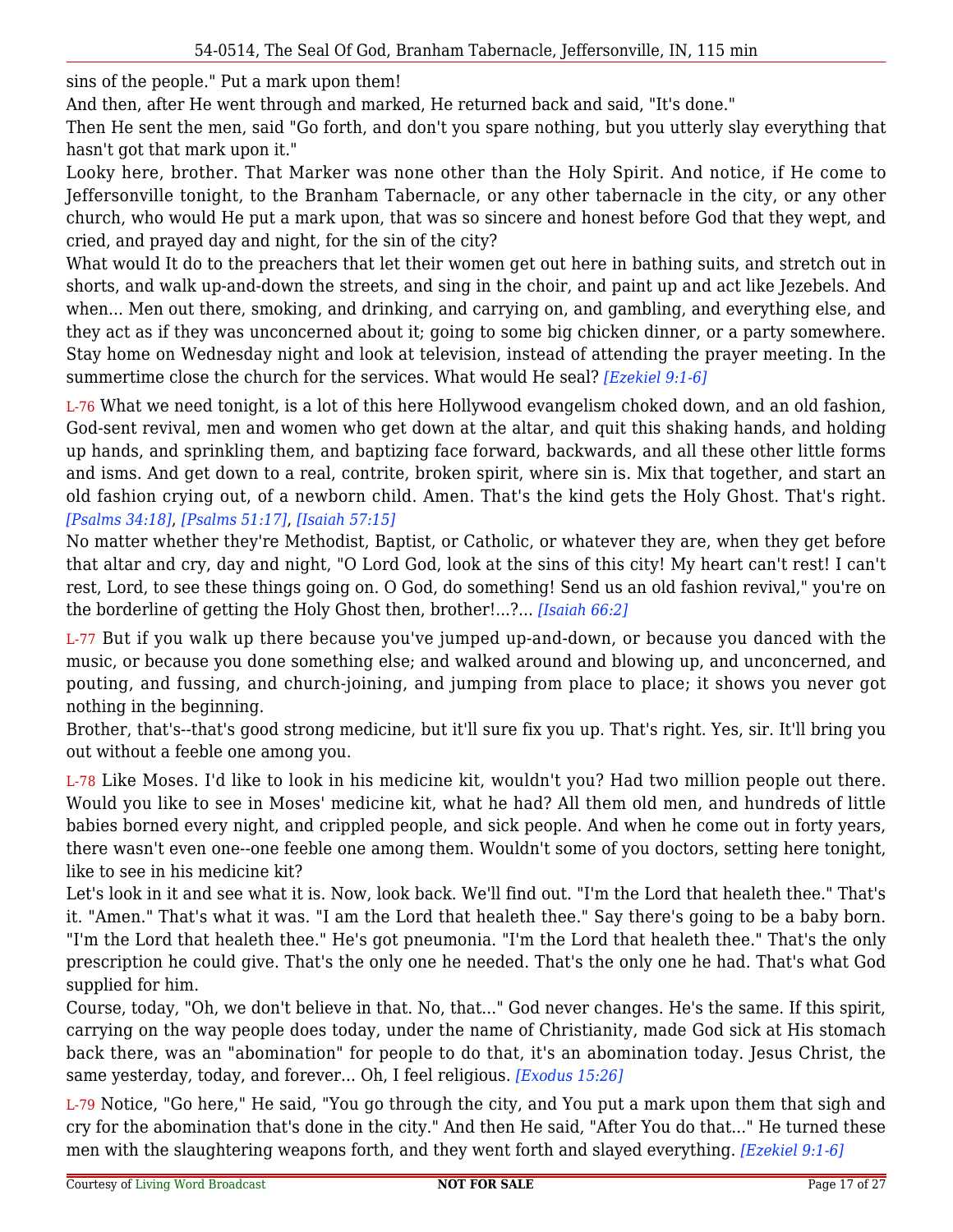Now, historians, just a moment. Jesus came in the flesh, God manifested in the flesh. "God was in Christ, reconciling the world to Himself." And when He come in the flesh, He went around teaching. They called Him Beelzebub, fortuneteller. They made fun of Him, of His birth, everything else, rejected Him, casted Him out. *[II Corinthians 5:19]*

He said, "Whosoever speaks against the Son on man, it shall be forgiven him, but whoever speaks against the Holy Ghost, it'll never be forgiven him in this world nor the world to come." *[Matthew 12:31-32]*

L-80 He called a few Jews together. He didn't go to the Gentiles. He went to the Jews. He was sent to the Jews; it wasn't a Gentile dispensation. The last candle was burning in the Jewish age, and He went there. And there was a few people that received Him, a called-out.

Just exactly like it is today. Just as the Holy Ghost speaking out of Jesus Christ, called it out then, so is the Holy Ghost speaking out of Jesus Christ, calling out, today.

They believed the supernatural here. Watched their Leader. They watched Him. They knowed He was King of prophets. They knowed whatever He was. What He spoke, God confirmed it and said it was the Truth. They knowed they had the truth. They knowed Who they was believing, and they went ahead with Jesus.

L-81 Then they crucified Him. He said, "Father, forgive them; they don't even know what they're doing." *[Luke 23:34]*

But when the day of Pentecost had fully come, there was a bunch of little, weeping people, crying and going on. "And when the day of Pentecost fully come..."

Suddenly there came a priest up the road, with a kosher box, communion box, there to, "Lick out you tongue now, and I'll drink the wine." What nonsense! Up the road come a Protestant preacher, and said, "We'll take the right hand of fellowship, and take six months of probation." Huh. Nonsense. "I'll sprinkle you. I'll baptize you. I'll take you this way, take you into the church, give the right hand of fellowship." Nonsense. *[Acts 2:1-12]*

L-82 "But when the Day of Pentecost had fully come, suddenly there came from heaven as a rushing mighty wind, and It filled all the house where they were setting. Cloven tongues set upon then like fire." They begin to jabber, and jammer, and slobber, and spit, and go on. *[Acts 2:1-12]*

You say, "Not..." I'll prove it to you by the Bible. Yes, sir. "You mean to tell me, that's what they did?" That's what the Bible said.

Did you know Isaiah prophesied? Let me read you a little something out of Isaiah here, just a minute. Isaiah the 28th chapter, and beginning with the 8th verse:

**For all the tables are full of vomit...** (speaking of this day).**.. and filthiness, so that there is no clean place...** (Brother, if that wasn't a picture of the Jew!)

**Whom shall he teach knowledge? and whom shall he make to understand doctrine?...** (We're talking about doctrine, tonight.).**.. they that are weaned from the milk, and they that are drawn from the breasts.**

**For precept must be upon precept, precept upon precept; line upon line, line upon line;...** (That's the way the Gospel comes from Genesis to Revelations!)

**For with stammering lips and with other tongues will I speak to this people.**

**... and this is the rest,** the peace that I said should come. And for all this they would not hear, but walked away, wagging their head. *[Isaiah 28:8-13]*

L-83 There you are. That's what He said. That wasn't my word; that's His Word. Change It if you can. It can never be changed. He said, "Precept upon precept; line upon line; here a little and there a little." The whole Gospel must be brought out. The full Gospel must begin here, and they preached It. And when they did, the power of the Holy Ghost come.

And those Jews that made fun of Jesus, but they laughed, said, "Ha-ha-ha. These men are full of new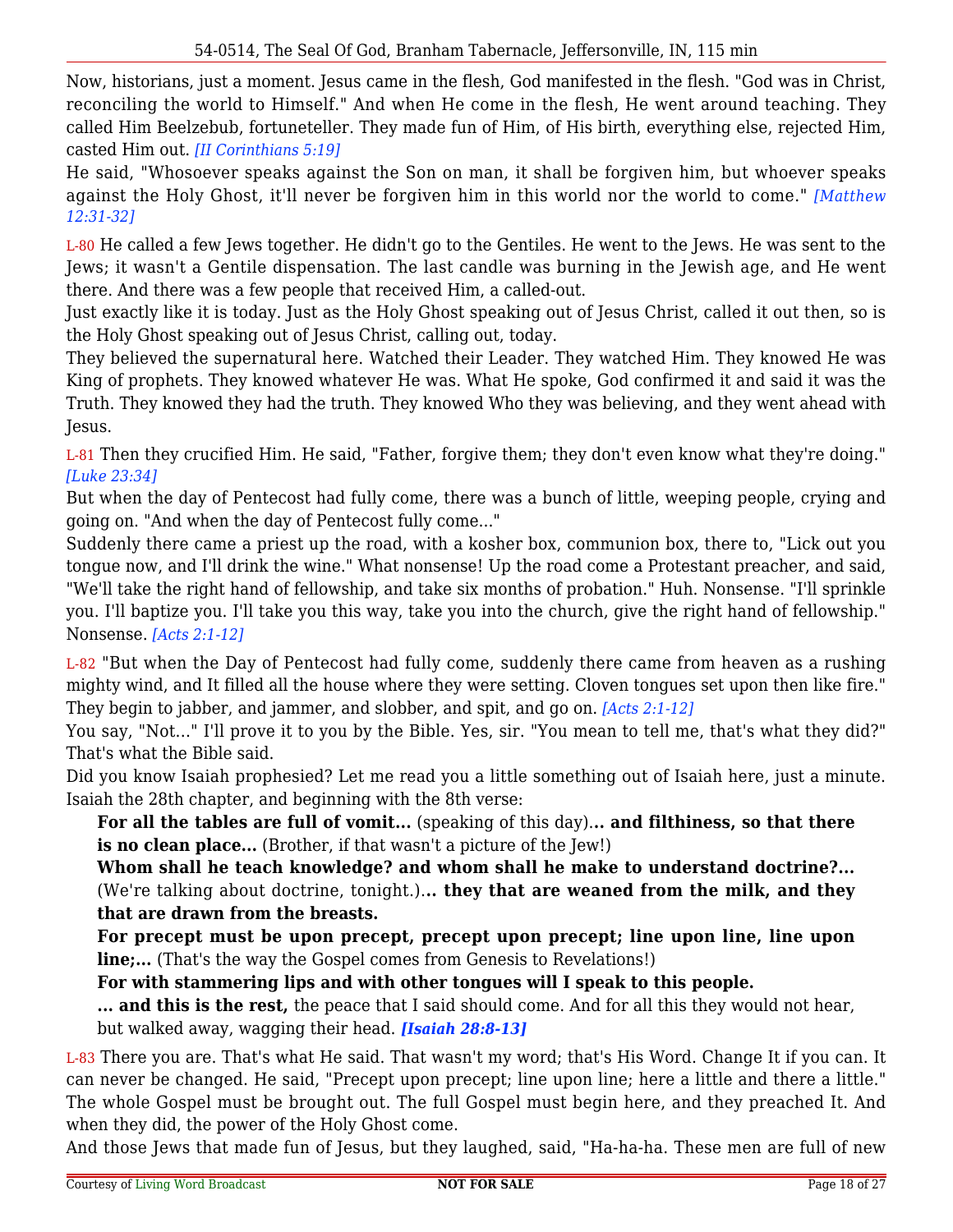wine." They sealed their eternal destination. They said, "Why is it we can hear in our own tongue, the wonderful works they're speaking? Why, these men are full of new wine. Ha-ha." They mocked and laughed.

And Peter, that little holy-roller, soap box preacher, slipped him out a soap box, and jumps up on it; said, "You men of Judaea, and you that dwell in Jerusalem, let this be known to you, and hearken to my voice. But this is--this is that which was spoken of by the prophet Joel. These men are not full of new wine, as you suppose, seeing it's the third hour of the day. But this is that..." He quoted back to the Bible. I've often said, "If this ain't that, I'll just keep this till that comes, if it's anything different." That's right. Said, "This is that which was spoken of by the prophet Joel. It'll come to pass in the last days..." the last two-thousand years... *[Acts 2:1-20]*

L-84 First two thousand, destroyed the world with water. Second two thousand, Christ, come. In the last two thousand years I'll pour out My Spirit." Hallelujah! Not "I'll educate some preachers and send out some priests." But "I'll pour out My Spirit from on High; your sons and daughters shall prophesy; upon My handsmaids and menservants will I pour out of My Spirit, and they shall prophesy. I'll show signs in the heavens above, and in the earth below." That's what it was. That was inauguration.

And those Jews laughed, and made fun, and said, "They're full of new wine." That sealed their destination. *[Acts 2:1-13]*, *[Isaiah 28:8-13]*, *[Joel 2:28-29]*

L-85 In A.D. 96, coming of Titus, coming down from the part, Jerusalem was compassed about with armies. And you know what taken place? Those Jews said, "Now, we shall return to the house of the Lord." But those who were warned and filled with the Holy Ghost...

As Josephus said, "Those cannibal-type people, who've been eating the body of this Jesus of Nazareth..." Said, "They hid His body away and they been eating of it." They was eating the communion. Said that they, them bunch back there, them heretics...

Did you know them people back there were called "heretic"? You know that? You know what a heretic is? Somebody that's "crazy." Yeah. Look at Saint Paul.

L-86 Now, you people, you--you Baptists like to say, "Saint Paul, oh, I believe him" You Catholics say, "Oh, Saint Paul!" and kiss two or three of his feet away, them statues over there at Rome. "Saint Paul! Yes, sir!"

Look what Saint Paul said when he was before Agrippa. He said, "In the way they call heresy (holyroller), that's the way I worship God." Amen.

I'd like to joined hands with him; I'd say, "I believe the same, Paul! Hallelujah!" Yes, sir, the same thing! "Nineteen hundred years has passed, Paul. I still believe the same thing!" Still got the Holy Ghost; same signs, same wonders, everything just the same: still going on, same Holy Ghost, still sealed away until (when?) the day of the redemption.

L-87 "This Gospel will be preached..." What Gospel? What is the Gospel? Not the Word only. Paul said, "The Gospel come to us, not in word only, but through power and demonstration of the Holy Ghost come the Gospel." Paul said, "I never come with some seminary education, come making big swell words, for your salvation to be based upon swelled words, and enchanting lips, and some doxology or apostles' creed, or something like that. I never come to you like that. But I come to you knowing only one thing, the power of the resurrection of Jesus Christ and the demonstration of the Holy Ghost." Hallelujah! God give us some more Pauls, with great, powerful punches that'll lay It out there with that Gos--without some seminary gloves on. Amen. Seal of God! Amen.

L-88 Now, how much time we got? Plenty, haven't we [Congregation says, "Amen."--Ed.] That's what I thought. That's okay. Tomorrow is Saturday, none of you go to work. All right. All right. Remember, just a--just a few minutes.

Pray! Notice, brother, this is a sincere time. This is the time where we ought to be taking inventory. I'm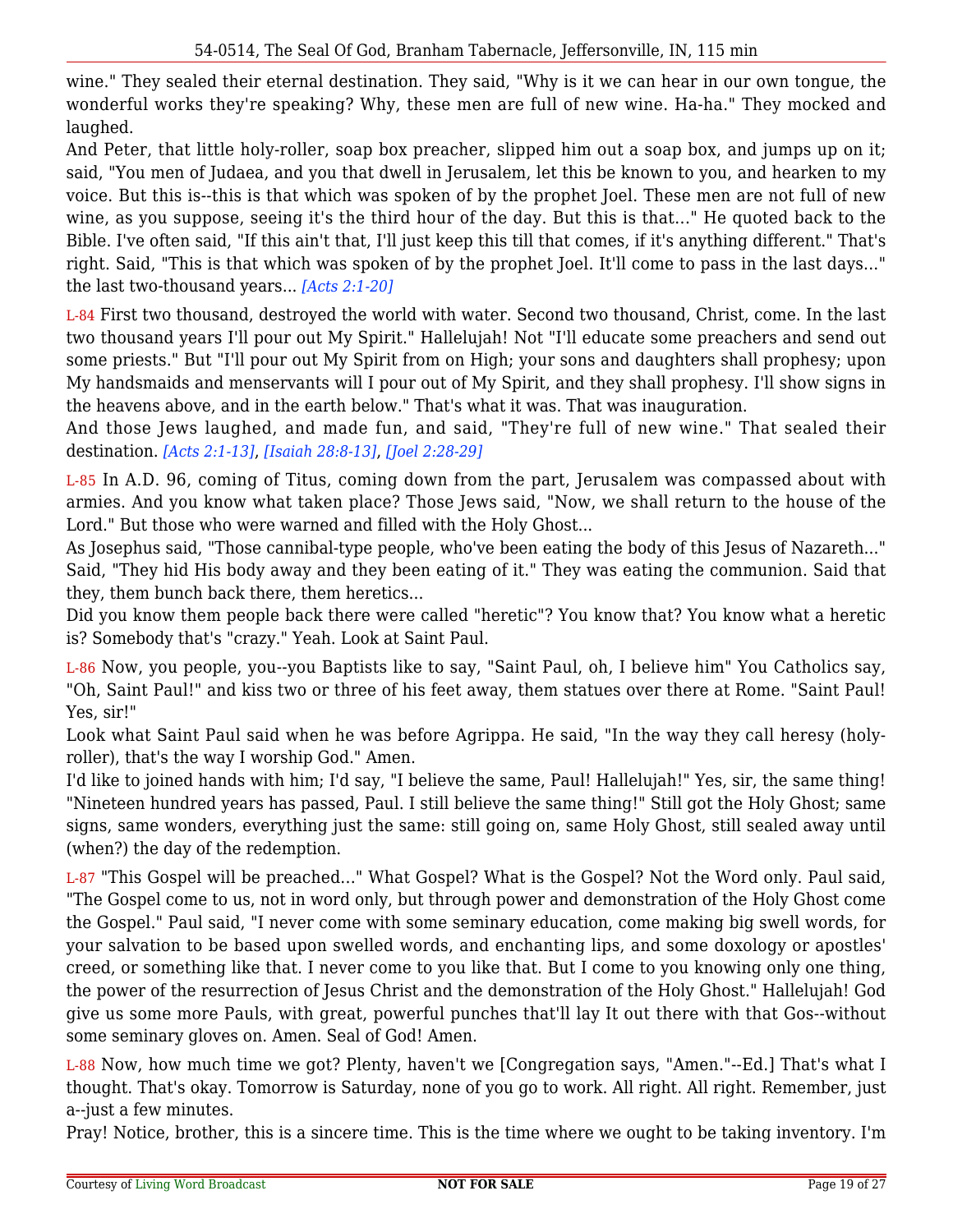not standing here acting a clown. If I was, I'd go to the altar and repent. I may be acting like a clown to some of you, but I don't mean to be. I act a little silly, once in a while; I can't help that. Something gets on me, makes me act like that, so I can't help that. But in my heart, brother, I believe It with all my heart. For twenty some odd years I've preached this through this pulpit, around the world, and God's confirmed it with signs and wonders. Amen. "Jesus Christ, the same yesterday, today, and forever." Yes.

L-89 Now He said, "Cause them with the weapons to come forward." They refused to receive that mark. And He went forth, and Titus sieged the walls of Jerusalem, and they run into the city; they starved them in there, till they boiled one another's children and eat it. They eat the bark off the tree, the grass off the ground. And then when finally they had to give up... Titus, when he went into Jerusalem, he utterly destroyed everything in there, killed women, children, babies, priests, everything else, and burnt the city.

And Jesus said, "There'll come a time there won't be one stone left."

Said, "Look at our great big cathedral. Brother, we are Baptist, or Methodist, or Pentecostals, or whatever."

He said, "There won't be one stone left upon another."

Shows that "God doesn't dwell in houses made with hands." God dwells in human hearts. "For a body has Thou prepared Me." The Holy Ghost don't dwell in a house. It dwells in the heart. That's the temple. "You know not that you're the temples of the living God?" Amen. Build a temple, build a church; all your faith is built around your temple or your church, or a wooden idol, taking the mark of the beast and don't know it. That's right. Hovering out and spending all your time, preachers, to support your organization, and going just as straight to hell with it as they can go. *[Matthew 24:2]*, *[Mark 13:2]*, *[Luke 21:6]*, *[Acts 7:48-50]*, *[Acts 17:24]*, *[Hebrews 10:5]*

L-90 I tell you, brother, it's time men woke up and preached the gospel with the power of the Holy Ghost, when everywhere, let's call Methodist, Baptist, Presbyterian, Catholic, and all, to the cross of Jesus Christ.

I used to say, the old shepherd carried honey, put it on the rock. When the sick sheep licked, it got well. Brother, I got a whole scrip bag full of it here tonight. And I'll put it on the Rock, Christ Jesus, and sick sheep can lick and get well. That's right. Brother, listen, not going to put it on any church. It don't belong on any church. It belongs on Christ. That's exactly right.

L-91 Form, "Oh, yes, we believe in Christ." Your works prove what you believe. Jesus said, "These signs, s-h-a double l, shall follow them that believe to the end of the world. And in My Name they shall cast out devils, speak with new tongues; if they should take up a serpent, or drink a deadly thing, it won't harm them. If they lay their hands on the sick, they shall recover." That's what Jesus said. That's the last Words fell from His lips. And He was taken up into heaven.

And people who go forth, believing and preaching Divine healing, and the powers of God, the world calls them "crazy." And the Bible said, "If they call the Master of the house Beelzebub, how much more will they call them, His disciples?" *[Mark 16:15-18]*, *[Matthew 10:25]*

L-92 Condemned, there they lay; all died just exactly. But Josephus said, "Those people who... Those- those Christian type people, had went from Jerusalem to Judaea, and escaped all this wrath." Now, that was the Jew, ending of the Jews.

Quickly now, for the next few minutes, let's end the Gentiles, right quick. Let's turn over to Revelations the 7th chapter, where we'll end up the Gentile dispensation. See if this is right or not. That was where the prophet of Ezekiel 9 prophesied the ending of that age; now here's the Holy Spirit prophesying the end of this age. Listen close now as I read carefully.

**And after these things...** (Revelation 7 now,)..**. after these things I saw four angels...**

(That was the horse riders went forth, after the 6th chapter, and how they went forth, a pale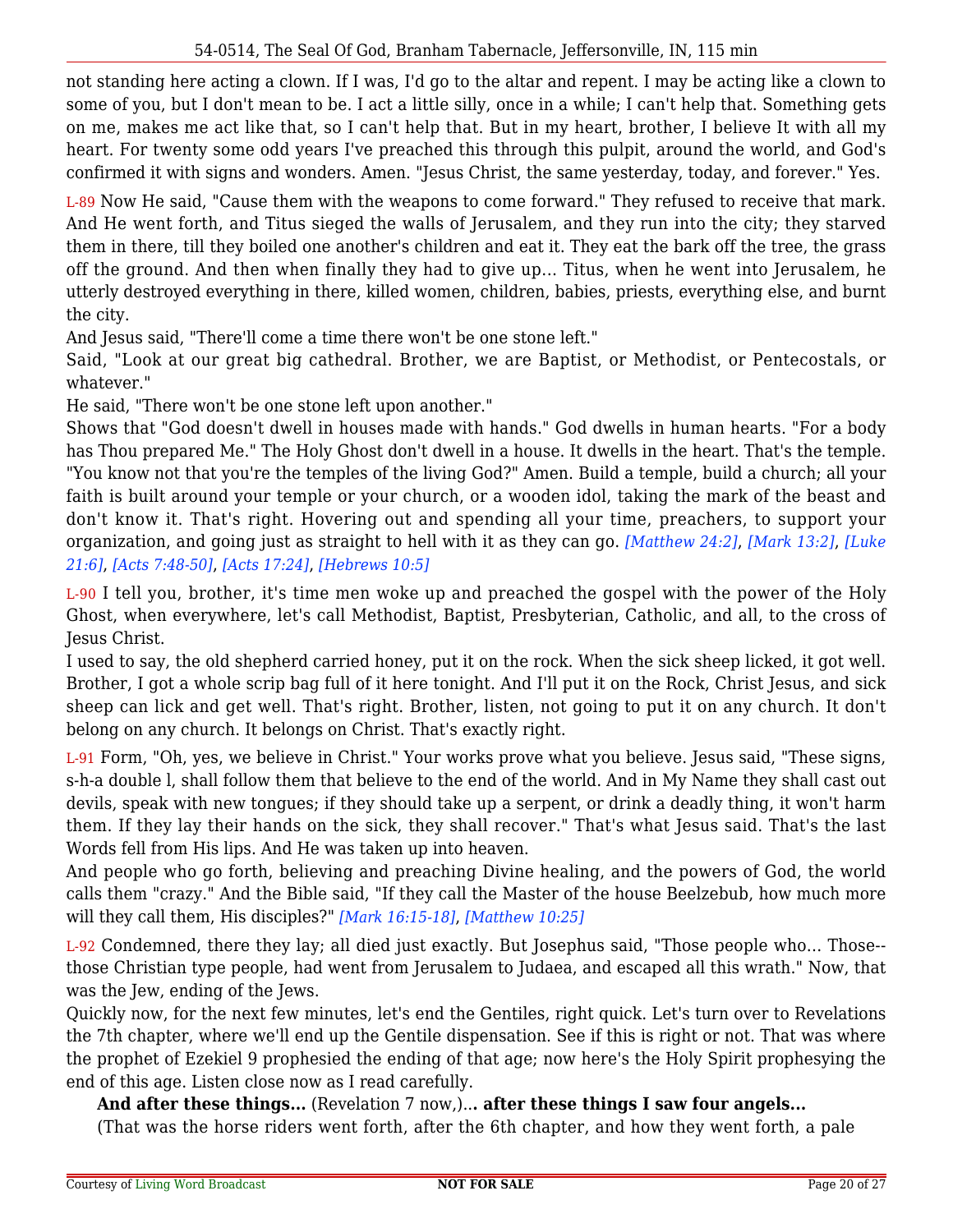horse, and a black horse, and the red horse, and so forth, which, them riders had been riding the land for a long time.)...

### **I saw four angels standing on the four corners of the earth, holding the four winds... that they should not blow upon the earth, nor on the sea, or on any tree.** *[Revelation 7:1]*

L-93 Now watch, the vision he saw first. "I saw four angels standing at the four corners," four places around the earth, a angel holding the four winds. Angels are messengers. The Bible said so. And the winds are wars and strife. He was holding the four winds here...?... Now watch, 2nd verse.

And I saw another angel ascending from the east, having the... (s-e-a-l, the finish work, in other words)**... having the seal of the living God: and he cried with a loud voice to the... angels,... who it was given to hurt the earth and the sea,**

**Saying, Hurt not the earth, neither the sea, nor... trees, till we have sealed the servants of our God in their forehead...** (Watch, I'll read on down.)

**And I heard the number of them... were sealed: and there were sealed a--a... sealed a hundred and forty and four thousand of... the tribe of--of... the tribe of the children of Israel.**

**Of the tribe of Juda... twelve...** (and on down, and Benjamin, and Gad, and Reuben, on down to Zabulon, and on down to the twelve tribes, at the end of the 8th verse. And twelve times twelve's what? [Congregation says, "A hundred and forty-four."--Ed.] A hundred and forty-four... a hundred and forty-four thousand, all of Jews. Now, watch.)

**And after this I beheld, and lo, a great multitude, which no man could number, of all kindreds, tongues, and nations,...** *[Revelation 7:2-9]*

L-94 Where'd they come up from? You seen the sealing away of those Jews at the end; when the angels was given to go forth to destroy, said in here, seen them "held." But where did these come from, of all kindreds, tongue, and nations. They appear on the scene.

**... and peoples, and tongues, stood before the Lamb, and before... were... clothed... the** Lamb, clothed with white robes, and palms in their hand;... (The Bride, the Gentile Bride had been sealed away here. Watch.)

**And they cried with a loud voice, saying, Salvation to our God that setteth upon the throne, and to the Lamb.**

**And--and... the angels that... stood around about the throne,... the elders,... the four beasts... fell before the throne on their faces, and worshipped God,**

**Saying...** (Listen, if this don't sound like a Holy Ghost meeting!) **A... Blessings, amen, glory... wisdom... thanksgiving,... honour,... power,... might, be to our God for ever and ever. Amen.** *[Revelation 7:9-12]*

L-95 That don't sound like some kind of ritualistic baccalaureate service to me. That sounds like an old fashion, Holy Ghost outpouring to me. Them people had been somewhere; they knew what to do when they seen the Lamb setting on the throne.

# **And one of the elders... said unto me, What are these that are arrayed in white robes? and whence cometh they?**

Now, you know there were Jews, but where'd these come from? "All kindreds, tongues, and nations." Watch.

**And I said unto him, Sir, thou knowest...** (No, I just don't know.)..**. And he said unto me, These are they...** (They'd had...?... I guess. All right.)... **These are they which come up out of great tribulation,...** (called "holy-roller," made fun of, persecuted, laughed at)**... come up out of great tribulation, and have washed their robes, and made them white in the blood of the Lamb...** (Watch!)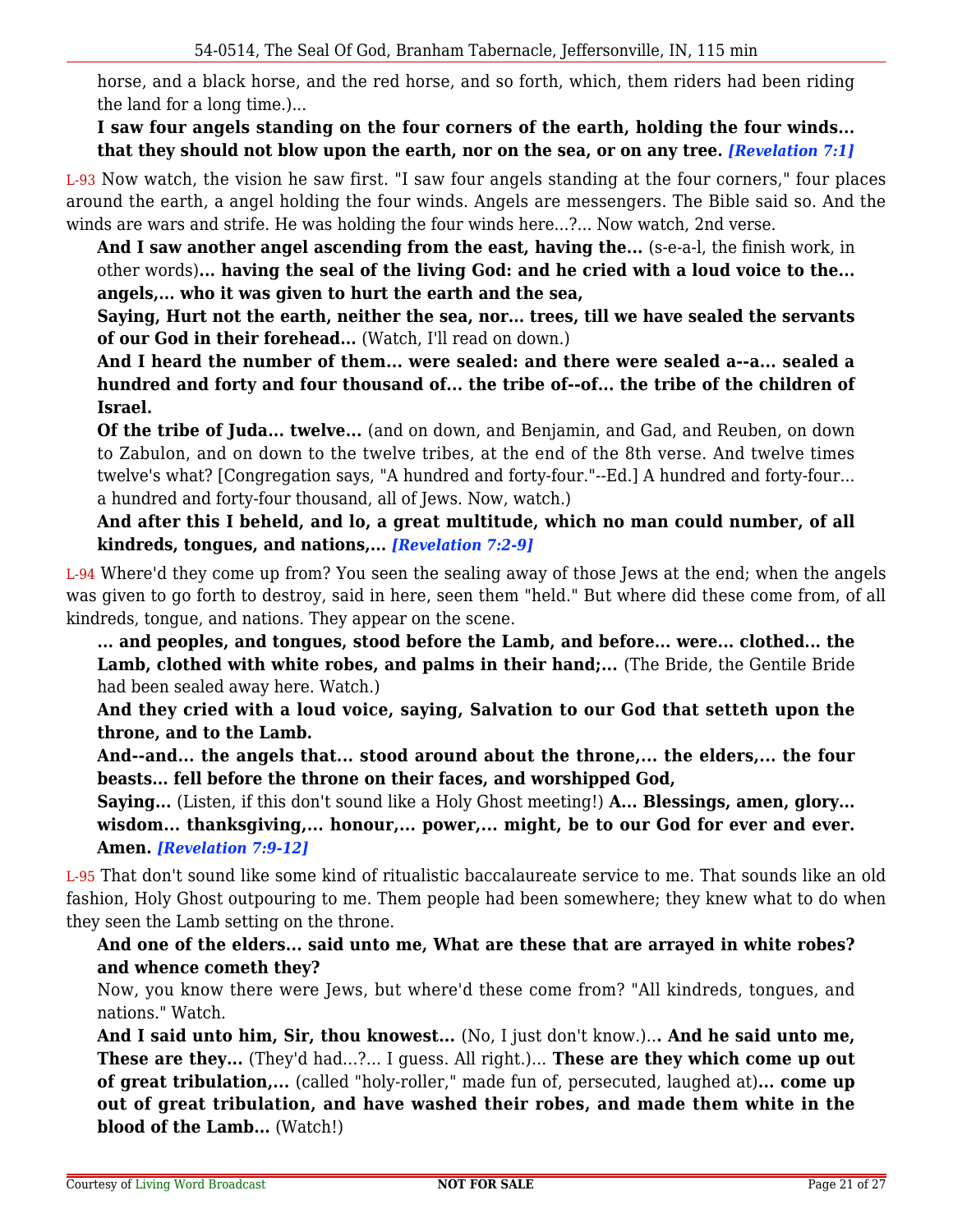**... they are before the throne of God...** (Where does the wife stay? Where does the queen stay? That's the Bride, the Gentile Bride.).**.. and they serve him day and night in the temple:...** (My wife serves me at the house day and night. See? That's the Bride of Jesus; that's the Gentile Bride.)

**... and they that setteth upon the throne shall dwell among them. They shall hunger no more,...** (Hallelujah! Work days are over. Well, we missed a many a meal, but we'll never miss one there. Amen.) *[Revelation 7:13-16]*

L-96 I know my poor, little, old mother setting here tonight, I've seen her get up from the table. We had coffee and some stale bread. She'd pour it on, put some sugar on. And there's not enough to go around; the kids would cry... And get up and walk away. But we'll never do it there! My old daddy laid on my arms, across the street over yonder and died, hungry. But he will never do it again. Hallelujah! No, sir, no more hungering.

**They'll hunger no more, neither will they thirst... neither will the sun light on them,... For the Lamb which is in the midst of the throne shall feed them, and shall lead them unto living fountains of water: and God shall wipe... all tears from their eyes.** *[Revelation 7:15-17]*

They might have to do a little crying and carrying on, when the Holy Ghost comes. But God will wipe all tears from your eyes.

L-97 Watch, he saw four Angels standing on the four corners, holding the four winds. Quickly now. My time's up, but let me get this point to you before closing. Look, he saw the four Angels. You seen the closing of the Jewish church, how he saw them come the same way: coming with his slaughtering weapons, that army.

Now watch. What kind of a mark did the Holy Ghost church receive, for a mark in their forehead? It was a spiritual sign. The Holy Ghost marked them. Is that right? He never tattooed nothing on their head, did He? No.

They wasn't condemned by some anti-religious country. They were condemned by their own. See what I mean? The real Church of the living God will be condemned by Catholic and Protestant, 'cause they'll unite together. They're already together as one, as mother and daughter.

But these here wasn't. Then watch what He done. He said, "Put a Mark on their forehead." What kind of a Mark was it? I'll read it to you, Acts 2. "They were all with one accord in one place. And suddenly there came a sound, the Angel, coming from heaven."

"You say, "The Angel was a sound?" What was it what went before David, when he heard the rushing in the leaves, mulberry leaves, that night when he was afraid to just go forth? Heard a sound from heaven like a rushing mighty wind, God going before. *[Acts 2:1-12]*, *[II Samuel 5:22-25]*, *[I Chronicles 14:13-16]*

L-98 And suddenly there appeared unto them Holy Ghost and power. Out through the streets they went, leaping and jumping, and speaking in tongues, and stammering of lips, and shouting, and acting like a drunkard; everybody just rejoicing and praising the Lord God. Isn't that right?

That's the way God does when He sends His power down with the baptism of the Holy Ghost. It moved in right there, and away went the Message! Hallelujah! And they shouted, and screamed, and spoke in tongues; they went out there. And that was the Mark that God put upon the people. Is that right? God put the Mark, and that's the kind of a Mark God is going to put on His people today, the same Seal of God that went on them there, under the baptism of the Holy Ghost, was the Seal of God. *[Acts 2:1-12]*, *[Ephesians 4:30]*

L-99 I want to ask you something, church. The Bible says that the Mark of God in that day, was the baptism of the Holy Ghost. The Seal that was on the people to make them different from the others, was the baptism of the Holy Ghost. That right? The New Testament said, in Ephesians 4:30, that the Holy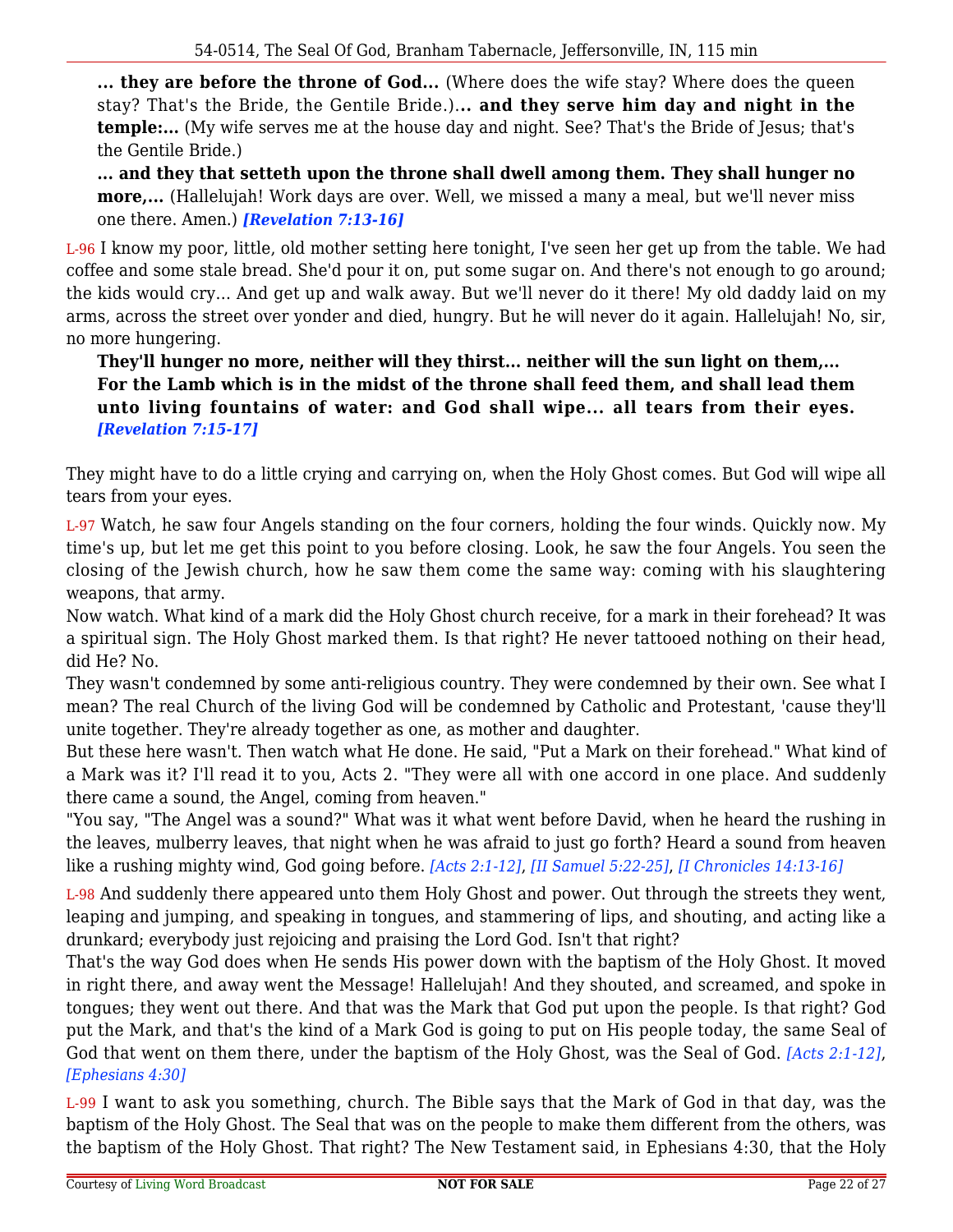Ghost is the Seal of God for the people in the last days, unto your eternal destination. That right? Then the Holy Ghost was right.

Now, we had the Methodist age; we had the Baptist age; we had justification; we had sanctification. We had all these things, coming along. And right about forty years ago, the baptism of the Holy Ghost was first learned in the United States. That right? About forty years ago, when people begin to receive... *[Ephesians 4:30]*

L-100 Now, they used to call it the second definite work of grace, sanctification. Sanctification is right. A vessel must first be took up, picked up. It's all full of mud. It's justified, because the--the man has picked it up.

The next thing, it's got to be--cleaned and scoured out. The word "sanctify" means "cleaned, and set aside for service." But set aside for service, don't mean you're in service.

And then Jesus said, "Blessed are ye when you hunger and thirst for righteousness, for you shall be filled." See, the Holy Ghost came on the sanctified, real, true, sanctified believers. And signs and wonders begin to manifest themself, as soon as that sanctified vessel had got right, and the Holy Ghost got into it. See what I mean? *[Matthew 5:6]*

L-101 You can't bring oil of that bottle 'less there's oil in there, no matter how clean the bottle is. You can't bring speaking in tongues, and Divine healing, and powers of God, out of something that there's nothing in. The Holy Ghost had to be brought then.

Look, about forty years ago... Let's think back. We look, around... Watch close. There was a great rumor went forth, a World War I; first time in all the world's history, a world war. Where was he starting for? Right straight into Germany. What happened? Strange; no one knows till this day, how it stopped. Nobody knows. Read "The Decline of the World War." Every volume, I've read it. There's not one person... The only thing they knowed, there was an order come forth, "Surrender!" No one knows who give it. Why?

Oh, God! You're going to call me "holy-roller," anyhow, so I might as well act my feelings. Look. How thankful I am for the Holy Spirit to be here at the platform, to reveal.

L-102 Notice. Watch. They went forth, every man coming to the world, slaughtering weapons, to utterly destroy everything in a world's war. But all of a sudden it stopped. Revelations the 7th chapter, said, "I saw the four Angels coming down with their slaughtering weapons. And there went a Man coming from the East, having the seal of the living God, said, 'Hold the four winds! Hold it!'"

Why? The Jews ain't in the right place yet. Glory! The Jews ain't in the right place, as God promised. He told them where they would be setting yonder. He said, "When you see the fig tree putting forth branches, know the time is nigh." And when you see the Jews returning to Palestine, know the time is nigh. This generation will not pass off till all things be fulfilled." And brethren, the last seven years is the first time that the Jewish flag has ever flown in two thousand years over Jerusalem, yes, twenty-five hundred years. Amen. The Jews wasn't right where it could...?... but He said, "Hold!"

Hold, why? Why hold? Watch, they was some Gentiles yet, between the age of Wesley and the age of Pentecost, had to come in. Before Pentecost went into the Laodicean Church Age, there was "an open door" set before the church--open door to, "Whosoever will let him come and drink from the fountain of the waters of Life, freely." Open door, set. Oh, my! And He said, "Hold it!" Why? *[Revelation 7:1-2]*, *[Matthew 24:32]*, *[Mark 13:28]*, *[Revelation 21:6]*

L-103 Jesus said, "A man went out, and he worked. And another man went out in another hour, and he worked. Another man went out and worked. And one man went out at the eleventh hour. And when he stopped at the eleventh hour, he give every one of them the same portion, the eleventh hour. They wondered why. Why did he, got the eleventh hour, everyone coming in?

Martin Luther's that worked... walked under Luther's dispensation, died in grace...?... others, shouting Methodists, that died under Wesley's age, died in grace. We're living in another age, not back there,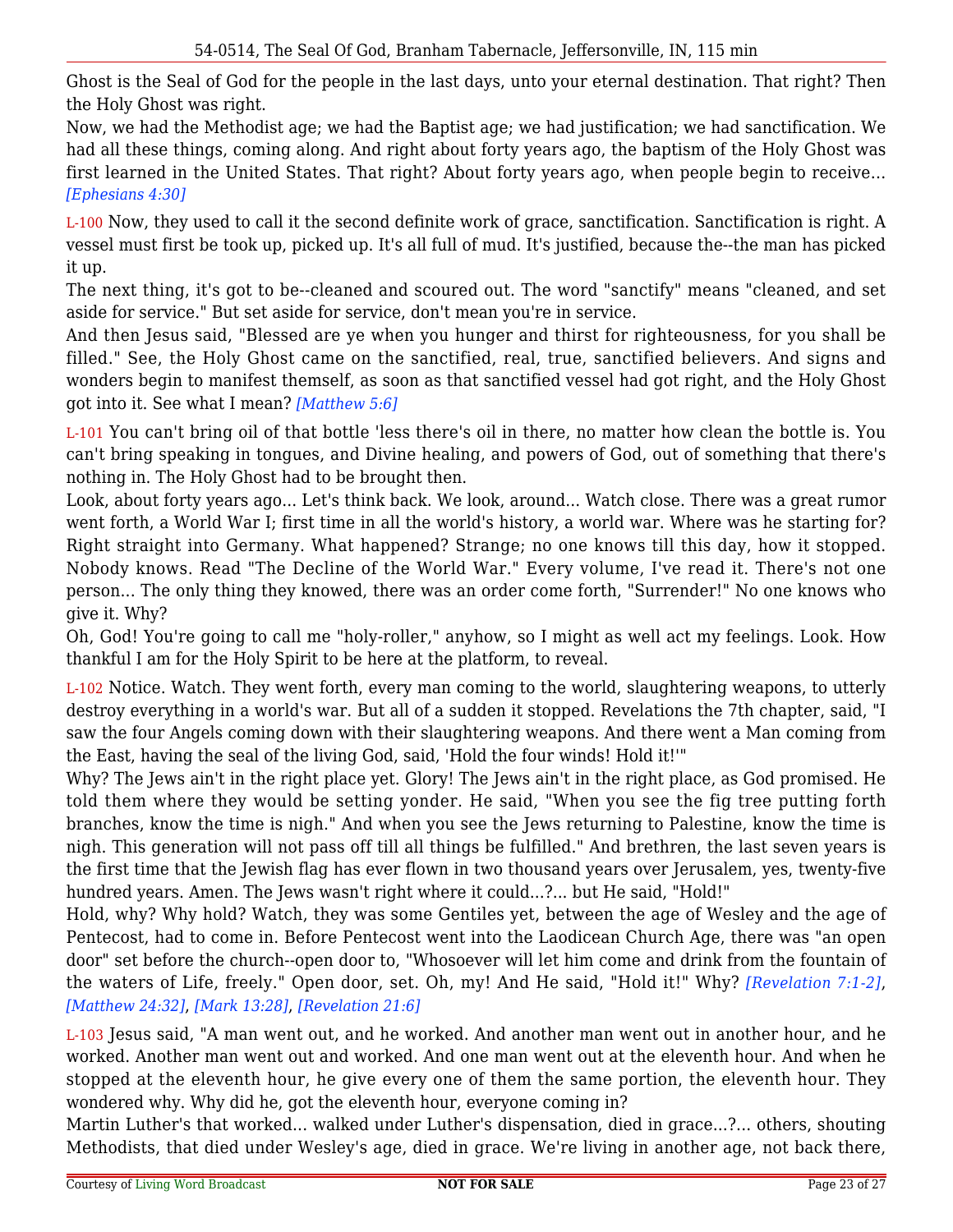here! Mother used to go in an ox cart, and we go in a model V-8 Ford, almost jet propelled. That's right. We're living in a different age altogether. And we're living in a different dispensation. We're living in the day of the restoration of the powers of God, and Christ said would be the powers yonder like they did in the beginning. We're living in another age. Don't look back there to Wesley, Methodists, and all those, Baptists, and Presbyterians. Look here to Jesus Christ, the Author and Finisher of the faith of the Bible. Hallelujah. *[Hebrews 12:2]*, *[Matthew 20:1-16]*

L-104 Now, watch Him, said, "Hold it," until what? The eleventh-hour people could come in, the last calling of the Gentiles. Mother worked there; dad and them worked here; grandmother worked back there. This is our age, the eleventh hour. That World War stopped on the eleventh month in the year, the eleventh day of the month, the eleventh hour in the day, the eleventh minute in the hour, that the eleventh-hour people might come in. What?... Receive the same baptism of the Holy Ghost that they did back there in the beginning, to bring back the power and the resurrection of the Lord Jesus Christ, same signs and wonders.

What is it? The wars are struggling here, struggling there, struggling here, struggling there, trying to... The atomic bombs and everything else are being built up, but they can't do it. They can't do it until the Jews gets a visitation of the baptism of the Holy Ghost. The Angel said, "Hold it, till we seal the servants," not the Bride. The Gentiles never was a servant; we are sons and daughters. That's the servants, the Jews, Abraham was God's servant. Hallelujah! *[Matthew 20:1-16]*, *[II Corinthians 6:18]*

L-105 Now, now we find thousands times thousands of Jews. God hardened Pharaoh's heart to drive them to Palestine. God hardened Hitler's heart, Mussolini's heart, Stalin's heart. He's driving by force into Palestine, not knowing what he's doing, working right in the hands of God.

Them hundred and forty-four thousand will stand yonder. And one of these days, some Divine, holy, anointed prophet of God will go over there with signs and wonders. Those Jews will say, "That's what I'm looking for." Yes, sir. And God will baptize a hundred and forty-four thousand Jews. *[Revelation 7:4]*

And the Rapture will come; the Gentile age will cease. The atomic bomb will explode and take the world. And the Gentile church will be raptured up to stand there in the Presence of God. "Who are these that come up out of the great tribulation? Washed their robes in the Blood of the Lamb. They are before God, without spot." Amen. *[I Corinthians 15:51-58]*

L-106 Mark of the beast, confederation of churches, Catholicism, all bound together, go into chaos. The remnant, the Holy Ghost Bride...

And the people today that are laughing at speaking in tongues, that are laughing at Divine healing, that are laughing at prophecy, that are laughing at the manifestation of the Spirit; and the same spirit that dominated those Jews back here, that blasphemed the Holy Ghost back there, and died under Divine judgment... This United States is bound for Divine judgment under the power of the Holy Ghost. They've condemned, and make fun, and turned out, and call us "holy-rollers" and everything else. But the hour is here when God will pour out His divine judgment. Amen.

L-107 Get ready. [Blank.spot.on.tape--Ed.]...?... The only safe place there is today is in Christ Jesus. God bless you. If you're not in, press till you get in. "Those that are in Christ Jesus will God bring with Him in the second coming."

Without the Seal of God, which is the baptism of the Holy Ghost, confederation of apostasy is the mark of the beast. That's THUS SAITH THE LORD. See what I mean? But these religious teachers are trying to put it on communism, when they don't realize it's working right in their own midst. He said, "They'll be blind leaders of the blind," He said, "will have eyes, and can't see." Said, "You do in your traditions, speaks the doctrine of men, make commandments of men, making the commandments of God of non effect." *[Matthew 15:3, 6, 9]*, *[Mark 7:7-8]*

You'll laugh at the Catholic for setting up their catechism, and your men goes right up here to some conference or something, and decide whether they can receive Divine healing, or the baptism of the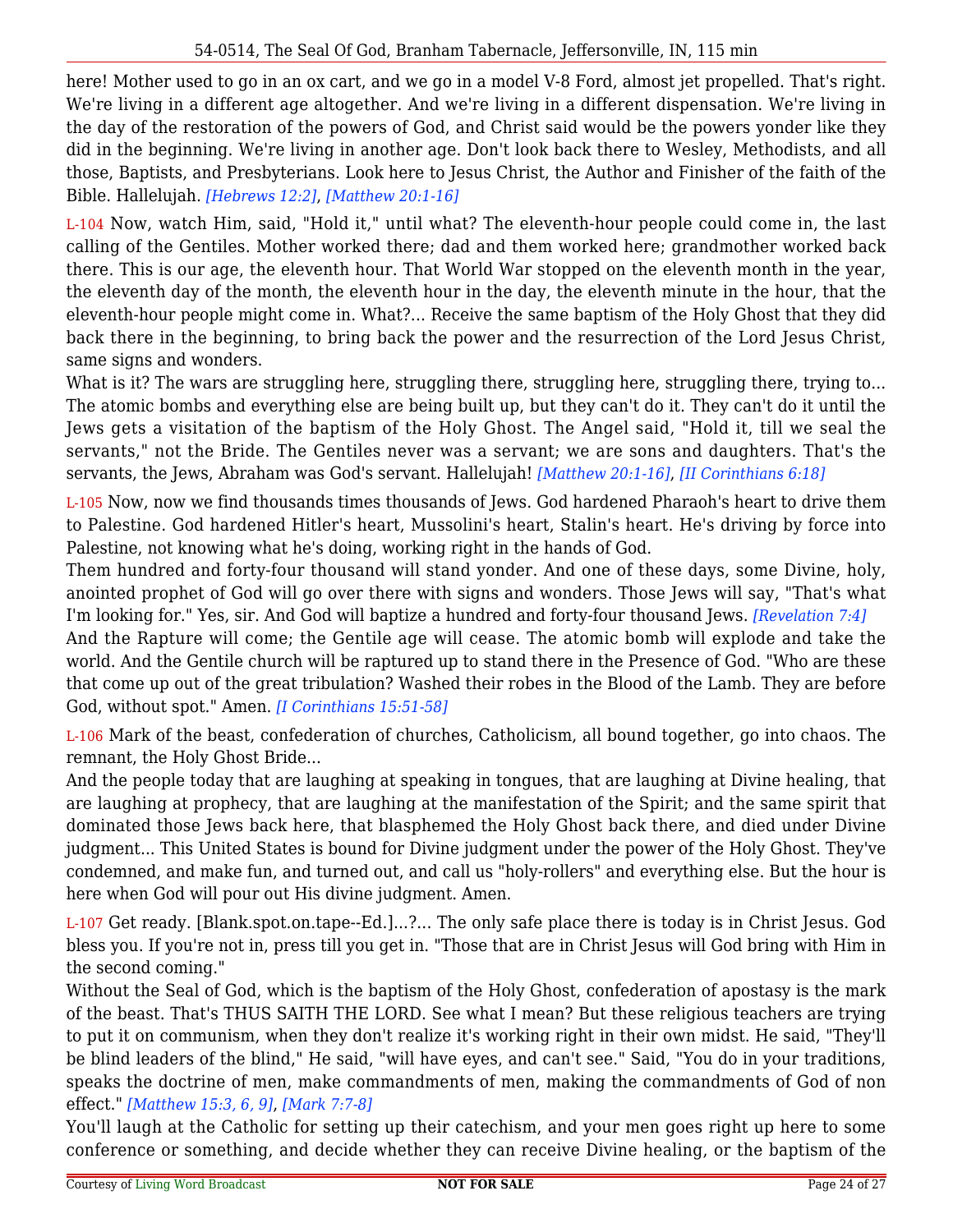Spirit, and these things. And they condemn It and turn It down. And you laugh at the Catholic. You ain't got no right to laugh at the Catholic. 'Cause if she was a whore, the Bible said you're a harlot in the same confederation.

"Come out from among it, My people! Be ye separated," saith God, "and I will receive you unto Myself." That's right. *[I Thessalonians 4:14-18]*, *[Matthew 15:14]*, *[II Corinthians 6:17]*

L-108 Oh, why can't this Branham Tabernacle come out of our wrinkle? I want to know if you people around here believe this Gospel... And It's been preached, and you've seen It, signs and wonders, and confirmed. And everything the Lord has spoke, has come to pass. Then what's the matter around here, when I hear there's contentions among you, when I hear there's strife? I want you to write out what's the matter from the depths of your heart, and lay it on this platform pulpit tomorrow night.

I want to see why this church can't be carried away with the power of God, and the baptism of the Holy Ghost, with signs and wonders. What's the matter? Your pastor believes It. You believe It. So what's wrong here? There's something wrong. This should be a lighthouse of the world; this should be a place where the powers of God, and weeping and crying, and seeking for God, ought to be going on day and night. Why can't we have it?

L-109 "I will, that you will not," said Jesus. "You would not. Come and buy of Me. I know you say," He said, "ye are rich, had need of nothing," talking to the churches. Said, "You say, 'I'm rich, and I have need of nothing. We're build an organization.' And you don't know, but you are wretched, poor, miserable, blind, and naked, and don't know it." If a man is in that fix and knows it, he will help himself. But when you're that way and don't know it... And Christ said that the churches in this day would be that way and wouldn't know it. *[Revelation 3:14-21]*

Pinch your spiritual being, my dear, dear brother. Pinch your soul, as it was, with prayer, and say, "Lord Jesus, check up on me. Let me take inventory tonight, before I go to bed, and find out what's the matter with me. I've been professing for years, and I don't see these things that Jesus said, that He would be with me, and these things would go on, I don't see it. What's the matter, Lord Jesus?"

L-110 Be honest. Be sincere. Come down and talk to Him, as face to face with a brother. He will reveal you. He will tell you. Tear your soul apart, and lay it out there, and say, "Lord Jesus, if it cost me my family, if it cost me my life, if it cost my job, if it cost my membership, if it cost my prestige in the city, I'll take the way with the Lord's despised few."

Now remember, Jesus said, "Strait is the gate, and narrow is the way, and but few there will be that'll find it. For broad is the way that leads to destructions." "A million more in '54." Broad is the gate that leads to destructions, and many there be that go in thereat." That's right. "He that will lose his life for My sake shall find it. He that loves father, mother, sister, brother, or anything, better than Me, is not worthy to be called Mine. He will put his hand on a plow and start forward, even turn to look back, is not worthy of the plowing." *[Matthew 7:14]*, *[Matthew 10:36-42]*, *[Matthew 16:25]*, *[Mark 10:29]*, *[Luke 9:23-27]*

L-111 Brother, one of these days, the last Holy Ghost anointed Gospel sermon will be preached. One of these days, the last gun will fire. One of these days, the last song will be sung. One of these days, the last prayer will be prayed. One of these days, the doors of the Tabernacle will be closed for the last time; the Bible will be closed on the pulpit. And you'll stand in the Presence of God to give an account for what you've heard tonight. What then? What then? When the great Book is opened, what then? When tonight comes on record, what then? Oh, as the song says:

*What then? When the great Book is opened, what then? When the ones that's rejected the Saviour today, Will be asked to give a reason--What then?*

Your job stood in your way. Your parents stood in your way. Your boyfriend stood in your way.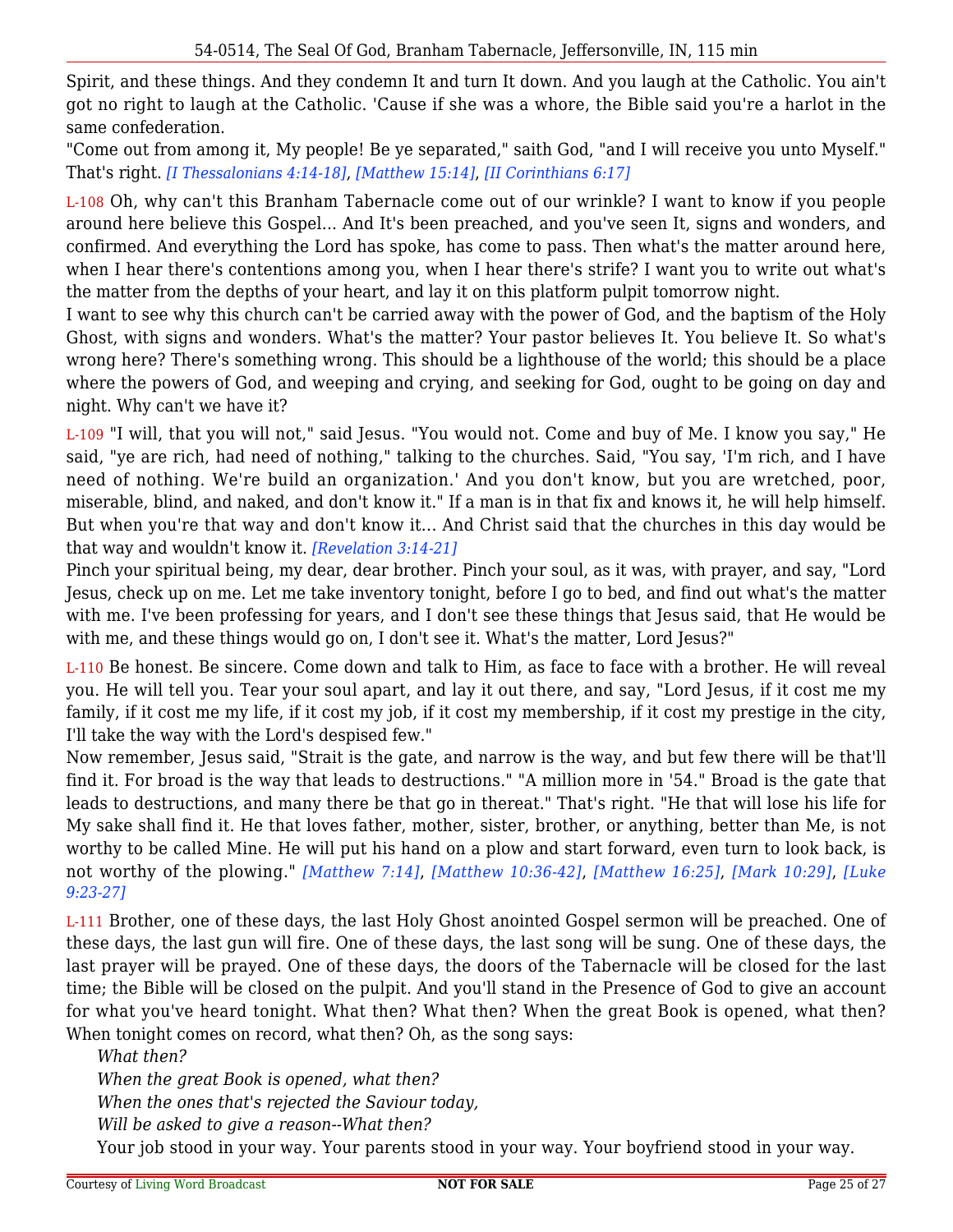Your girlfriend stood in the way. Your church stood in the way. *What then? What then? When the great Book is opened, what then?* When the ones that's rejecting this Message tonight, *You're going to... asked to give a reason--What then?*

What are you going to do about it? You know what the mark of the beast is. You know what the Seal of the God is. It's up to you. May the Lord bless you, while we stand.

L-112 Thy heavenly Father, let Thy mercies and blessings be upon the people. Let Thy Spirit move. And let Thy Holy Ghost shove down upon this people and give to them, Lord, the baptism of the Spirit. May every man and woman, boy and girl, in here, may they be so carried away tonight by the Holy Spirit, that they'll say, "God, take all I got. Take everything that I am. But let me serve You, my Lord. I'll lay aside everything. I'll give up self. I'll give up pride. I'll give up church. I'll give up everything."

Not that they'd have to come out of their church, Lord, but they have to come out of the condition that they're living in. O God, send Methodists back to their church, on fire, to preach the Gospel; send Baptists back; send Campbellites back; send Catholics back. Lord God, send someone out of the Branham Tabernacle here, back to the tabernacle here, with a meek humble spirit, that'll go forth and speak, and love, and try to get the people in one accord again, so the Holy Spirit can come in and use the people. Send great signs and wonders. Anoint every believer. Forgive every sin.

L-113 O God, we see the signs appearing. We see the fig tree putting forth its buds. We know that the time is near. We see that bomb laying yonder in the hands of the very man that You said was given to destroy the world.

O God, how can we reject any longer? How can we? When, we hear Your blessed Gospel ring out so clear, clearly, hear the Holy Spirit moving, see the Holy Spirit give signs and wonders: heal the sick, open the blind eyes, restore life to the dead: great wonders and signs: the Gospel being preached by illiterate, ignorant people, preached under the power and the demonstration of the Holy Ghost; signs and wonders a following the church. How much more!

You said, "If you'd have knowed Moses, you'd have knowed My day." Hallelujah! So is it today, Lord. They see all kinds of signs of wars, and troubles, and everything. Let them turn back the pages of the dear old Bible, and see where the milepost is. We're at the end of the age.

L-114 O God, move Your Spirit upon these people. And as they leave from here tonight, may the Holy Ghost move with them. And tomorrow night, Lord, when we come down to this great altar call we're fixing to give; we pray that the altars would be flocked full, the prayer rooms will be full.

And may, Sunday morning, Lord, and Sunday night, we be baptizing the people here according to the Word of God. And may the Holy Ghost be falling upon that water, and doing great signs and wonders. Grant it, Father.

Bless our dear pastor here. Bless the members. Bless the strangers in our gate. May we go home tonight and ponder these things in our heart, return back tomorrow night, rejoicing, bringing with us sheaves. We ask in Jesus Christ's Name. Amen.

The Lord Jesus Christ bless each one of you. Shake one another's hands. Come back tomorrow night, bringing in your request and what you want, and lay it on the pulpit. May God ever anoint you, be with you! Amen. God bless...